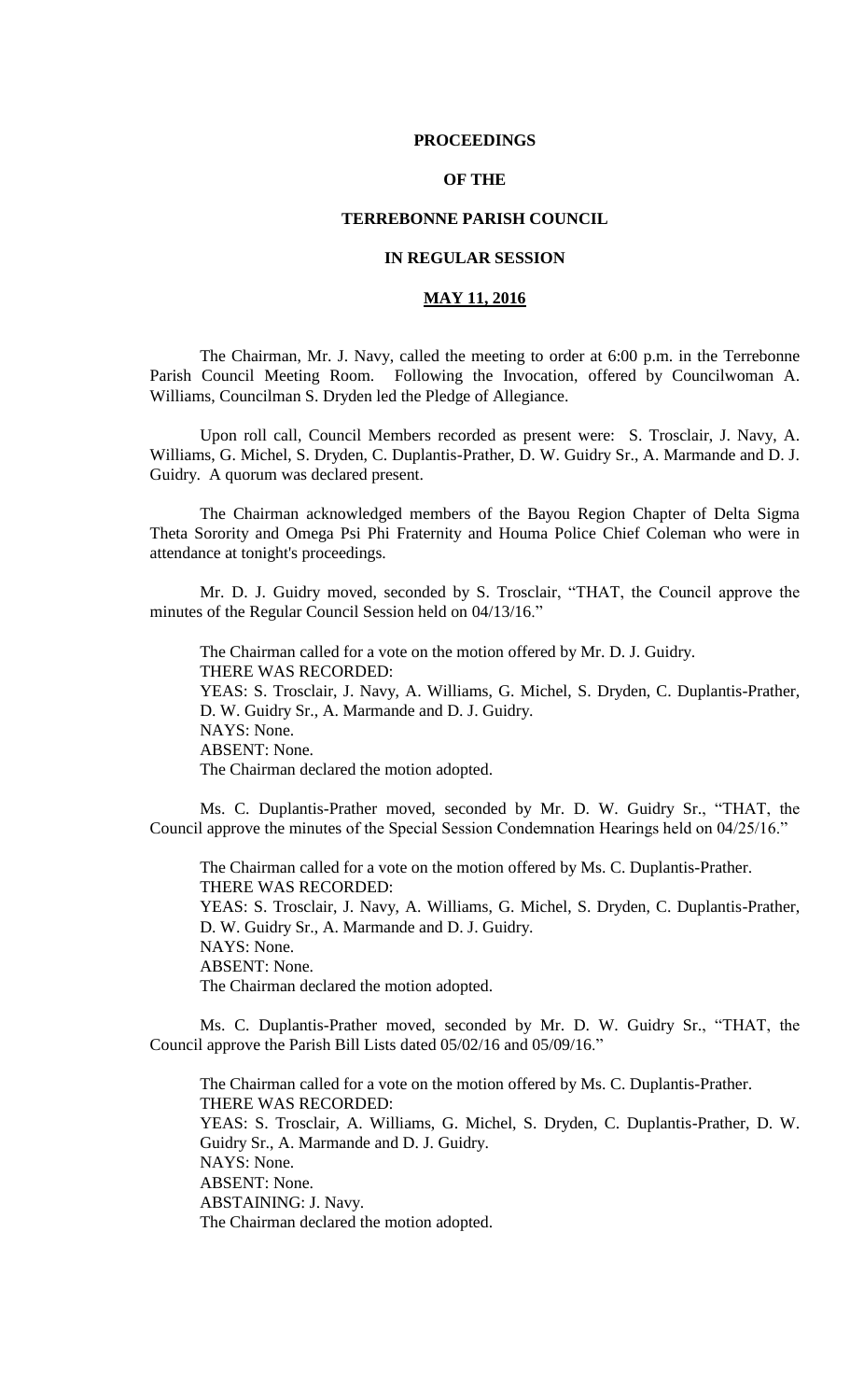The following resolution was offered by Ms. A. Williams and seconded by Mr. D. W.

Guidry, Sr.:

### **RESOLUTION NO. 16-211**

A resolution approving the holding of an election in Fire Protection District No. 9 of the Parish of Terrebonne, State of Louisiana, on Tuesday, November 8, 2016, to authorize the renewal of a special tax therein.

WHEREAS, the Board of Commissioners of Fire Protection District No. 9 of the Parish of Terrebonne, State of Louisiana (the "Governing Authority"), acting as the governing authority of Fire Protection District No. 9 of the Parish of Terrebonne, State of Louisiana (the "District"), adopted a resolution on May 10, 2016, calling a special election in the District on Tuesday, November 8, 2016, to authorize the renewal of a special tax therein; and

WHEREAS, the governing authority of the District has requested that this Parish Council, acting as the governing authority of the Parish of Terrebonne, State of Louisiana, give its consent and authority for the District to hold the aforesaid election, and in the event that the election carries to continue to levy and collect the special tax provided for therein; and

WHEREAS, as required by Article VI, Section 15 of the Constitution of the State of Louisiana of 1974, it is now the desire of this Parish Council to approve the holding of said election and in the event that the election carries, to continue to levy and collect the special tax provided for therein;

NOW, THEREFORE, BE IT RESOLVED by the Parish Council of the Parish of Terrebonne, State of Louisiana, acting as the governing authority of said Parish, that:

SECTION 1. In compliance with the provisions of Article VI, Section 15 of the constitution of the State of Louisiana of 1974, and in accordance with the request of the Board of Commissioners of Fire Protection District No. 9 of the Parish of Terrebonne, State of Louisiana, this Parish Council hereby approves the holding of an election in the District, on Tuesday, November 8, 2016, at which election there will be submitted the following proposition, to-wit:

## PROPOSITION (MILLAGE RENEWAL)

Shall Fire Protection District No. 9 of the Parish of Terrebonne, State of Louisiana (the "District"), continue to levy a fifteen (15) mills tax on all property subject to taxation in said Fire District (an estimated \$585,800 reasonably expected at this time to be collected from the levy of the tax for an entire year), for a period of ten (10) years, beginning with the year 2017 and ending with the year 2026, inclusive, for the purpose of acquiring, constructing, maintaining and operating said district's fire protection facilities, and paying the cost of obtaining water for fire protection purposes, including fire hydrants rentals and service?

SECTION 2. In the event the election carries, this Parish Council does hereby further consent to and authorize the District to continue to levy and collect the special tax provided for therein.

This resolution having been submitted to a vote, the vote thereon was as follows: YEAS: S. Trosclair, J. Navy, A. Williams, G. Michel, S. Dryden, C. Duplantis-Prather and D. W. Guidry, Sr., A. Marmande, and D. J. Guidry. NAYS: None.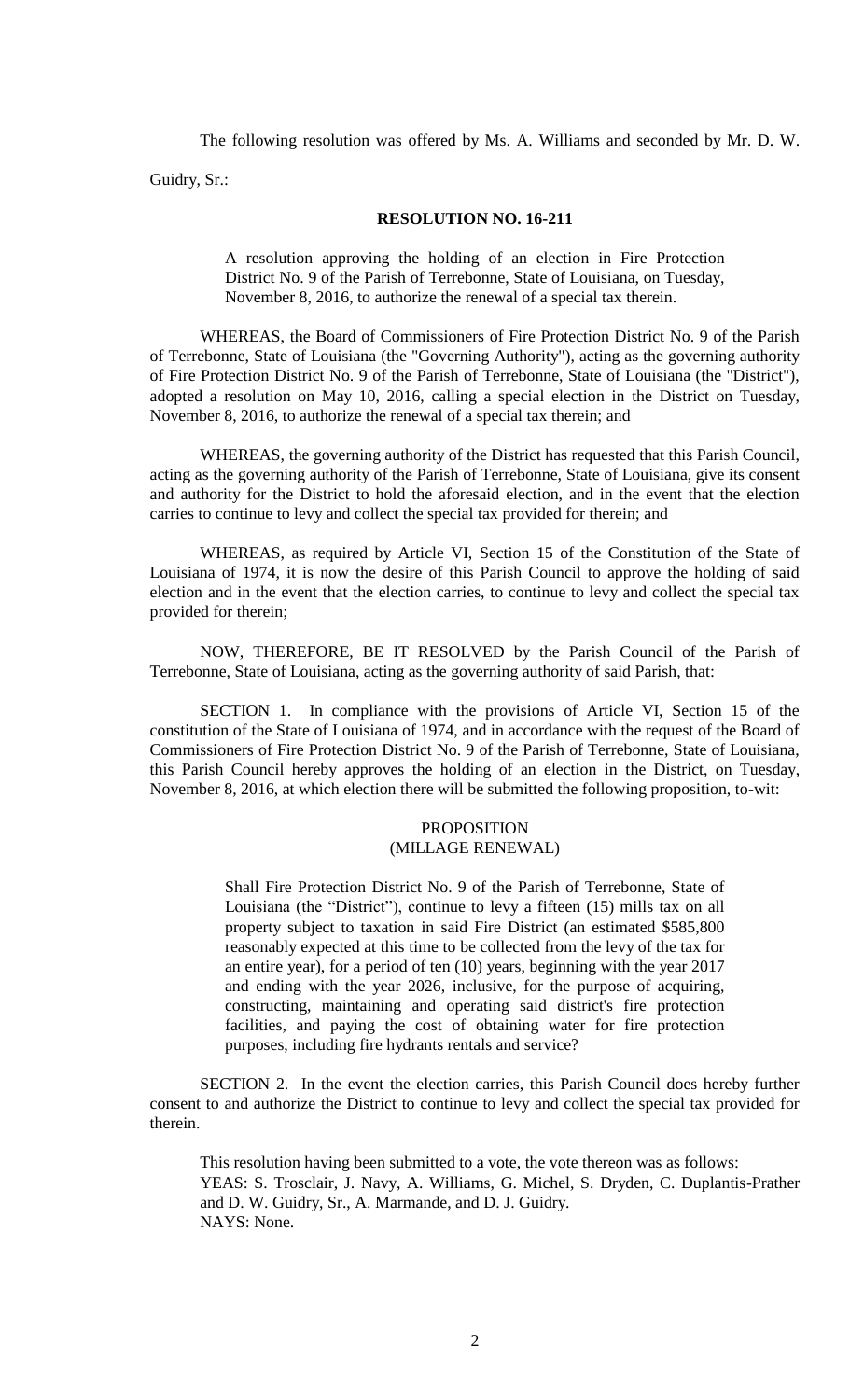ABSTAINING: None. ABSENT: None. And the resolution was declared adopted on this the  $11<sup>th</sup>$  day of May, 2016.

Councilwoman C. Duplantis-Prather read aloud a proclamation proclaiming May 6-12, 2016 as Nurses week in Houma-Terrebonne and commended all nurses for their contributions to the community.

Parish President G. Dove presented a proclamation to Ms. Laura Poole, Terrebonne General Representative, who thanked the Council for their support and dedication to the nursing profession in Terrebonne Parish.

Councilwoman C. Duplantis-Prather thanked all nurses and medical professionals at Terrebonne General and Chabert Medical Centers for their continuous dedication to the people of Terrebonne Parish.

Councilman S. Dryden read aloud a proclamation proclaiming May 2016 as "Older Americans Month" in Terrebonne Parish.

Parish President G. Dove presented a proclamation to Ms. Diana Edmonson, Council on Aging Director, who thanked the Council for their support and invited everyone to attend "Terrebonne Parish Senior's Day" on May 21, 2016, from 1:00 p.m. to 5:00 p.m., in the Courthouse square.

Several Council members and President Dove expressed their appreciation to Ms. Edmonson for her hard work and dedication to the seniors of Terrebonne Parish.

Councilman D. W. Guidry Sr. read aloud a commendation commending Ms. Ayi Ekhaese, student of Mulberry Elementary School, for being selected to participate in the Birdfoot Festival's prestigious Young Artist Program.

Parish President G. Dove presented the commendation to Ms. Ayi Ekhaese, who thanked the Council for recognizing and congratulating her accomplishments.

Councilman D. W. Guidry Sr. and Councilwoman A. Williams congratulated Ms. Ekhaese on her achievements and encouraged her to keep up the hard work.

Councilman A. Marmande read aloud a proclamation proclaiming May 23 to June 5, 2016 as "Click it or Ticket Mobilization" in Terrebonne Parish.

Parish President G. Dove presented a proclamation to Houma Police Chief Coleman, who expressed the importance of wearing a seatbelt at all times.

Upon questioning from Parish President G. Dove, Chief Coleman stated that there have been several handgun thefts since the beginning of the year, and that all of the handguns were stolen out of unlocked vehicles.

Parish President Dove and Chairman Navy urged citizens to always lock their vehicles and/or remove their handguns out of unattended vehicles to help prevent the thefts from occurring.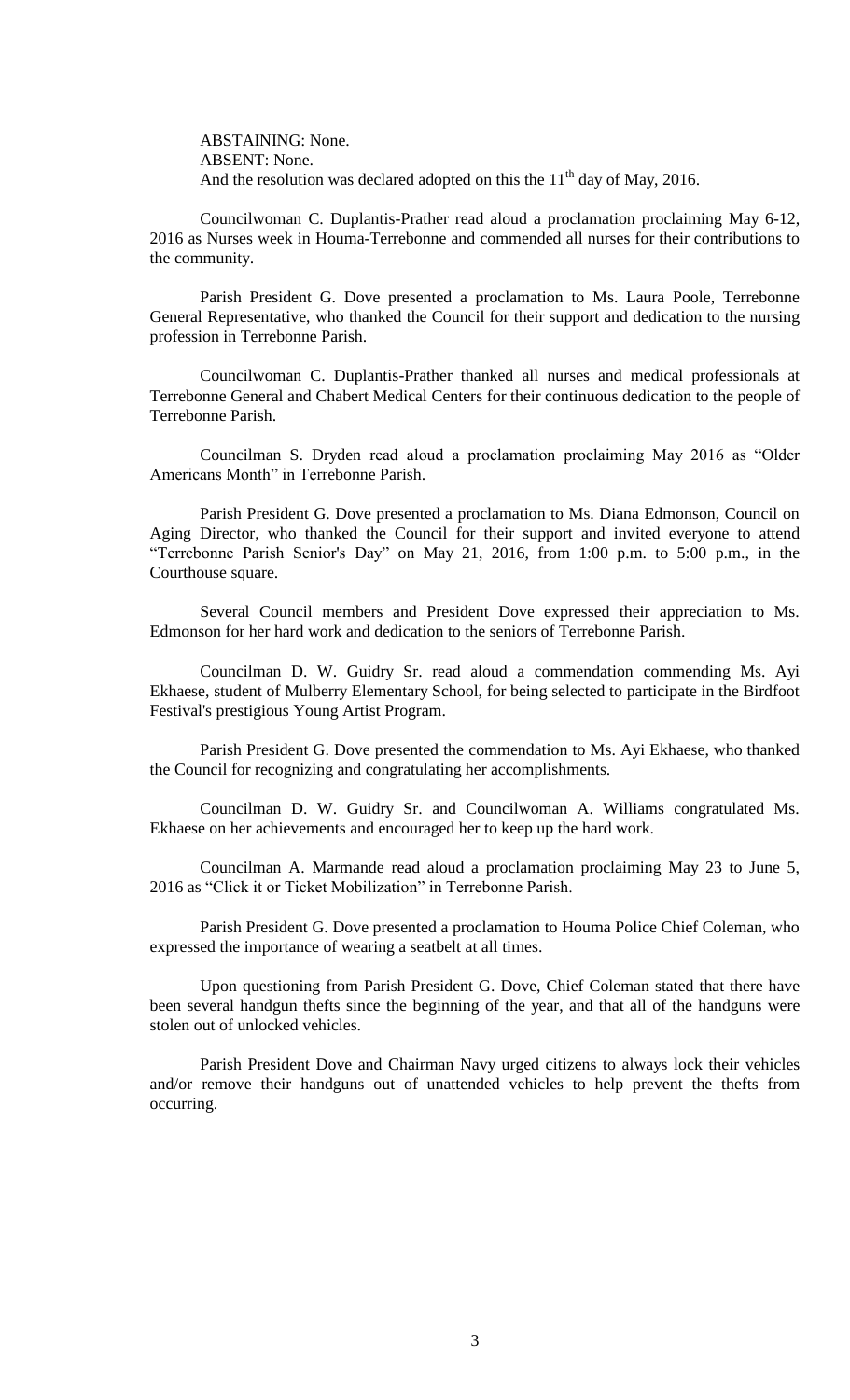### OFFERED BY: Mr. D. J. Guidry

# SECONDED BY: Ms. C. Duplantis-Prather

### **RESOLUTION NO. 16-212**

A RESOLUTION AUTHORIZING THE PARISH PRESIDENT TO EXECUTE A COOPERATIVE ENDEAVOR AGREEMENT BETWEEN TERREBONNE PARISH CONSOLIDATED GOVERNMENT AND LOUISIANA REHABILITATION SERVICES TO PROVIDE FOR PRE-EMPLOYMENT TRANSITIONAL SERVICES TO HIGH SCHOOL YOUTH WITH DISABILITIES

WHEREAS, Article VII, Section 14 of the Louisiana Constitution further provides that "For a public purpose, the state and its political subdivisions or political corporations may engage in cooperative endeavors with each other, with the United States or its agencies, or with any public or private association, corporation or individual"; and,

WHEREAS, Section 1-07 of the Terrebonne Parish Charter provides "the parish government is authorized, as provided by state law, to enter into joint service agreements or cooperative efforts with other governmental agencies and political subdivisions"; and,

WHEREAS, the LRS is the designated state agency as defined by the Rehabilitation Act of 1973, [29 U.S.C. § 701 et seq.,](https://1.next.westlaw.com/Link/Document/FullText?findType=L&pubNum=1000546&cite=29USCAS701&originatingDoc=N2FF8F8902E4E11E4BD79F7E66D94E929&refType=LQ&originationContext=document&transitionType=DocumentItem&contextData=(sc.Document)) as amended, and 34 CFR Part 361, to provide for the promotion of vocational rehabilitation of persons disabled in industry or otherwise and their return to civil employment and to observe and comply with all requirements of the said Congressional act; and

WHEREAS, La. Const. Art. VII, Section 14 (B) authorizes TPCG to utilize public funds for programs of social welfare for the aid and support of the needy; and

WHEREAS, LRS has requested of TPCG, and TPCG has agreed, to facilitate work-based learning experiences for high school students with disabilities by affording them the opportunity for those qualified to gain work experience at the TPCG at LRS's expense; and

WHEREAS, TPCG wishes to assist LRS in facilitating its goals;

WHEREAS, TPCG believes that collaborating with the LRS in furtherance of its mission to provide pre-employment transitional services to high school youth with disabilities, according to the terms of the cooperative endeavor taken as a whole, is not gratuitous, and that TPCG has a demonstrable, objective, and reasonable expectation of receiving at least equivalent value in exchange for the expenditure or transfer of funds expended for this agreement;

**NOW THEREFORE, BE IT RESOLVED** by the Terrebonne Parish Council on behalf of Terrebonne Parish Consolidated Government that Parish President Gordon E. Dove is hereby authorized to execute a cooperative endeavor agreement for and on behalf of the Terrebonne Parish Consolidated Government with Louisiana Rehabilitation Services, containing substantially the same terms as those set out in the attached agreement, subject to approval by legal counsel for TPCG; and

## THERE WAS RECORDED:

YEAS: S. Trosclair, J. Navy, A. Williams, G. Michel, S. Dryden, C. Duplantis-Prather and D.W. Guidry, Sr., A. Marmande, and D.J. Guidry. NAYS: None. ABSTAINING: None. ABSENT: None.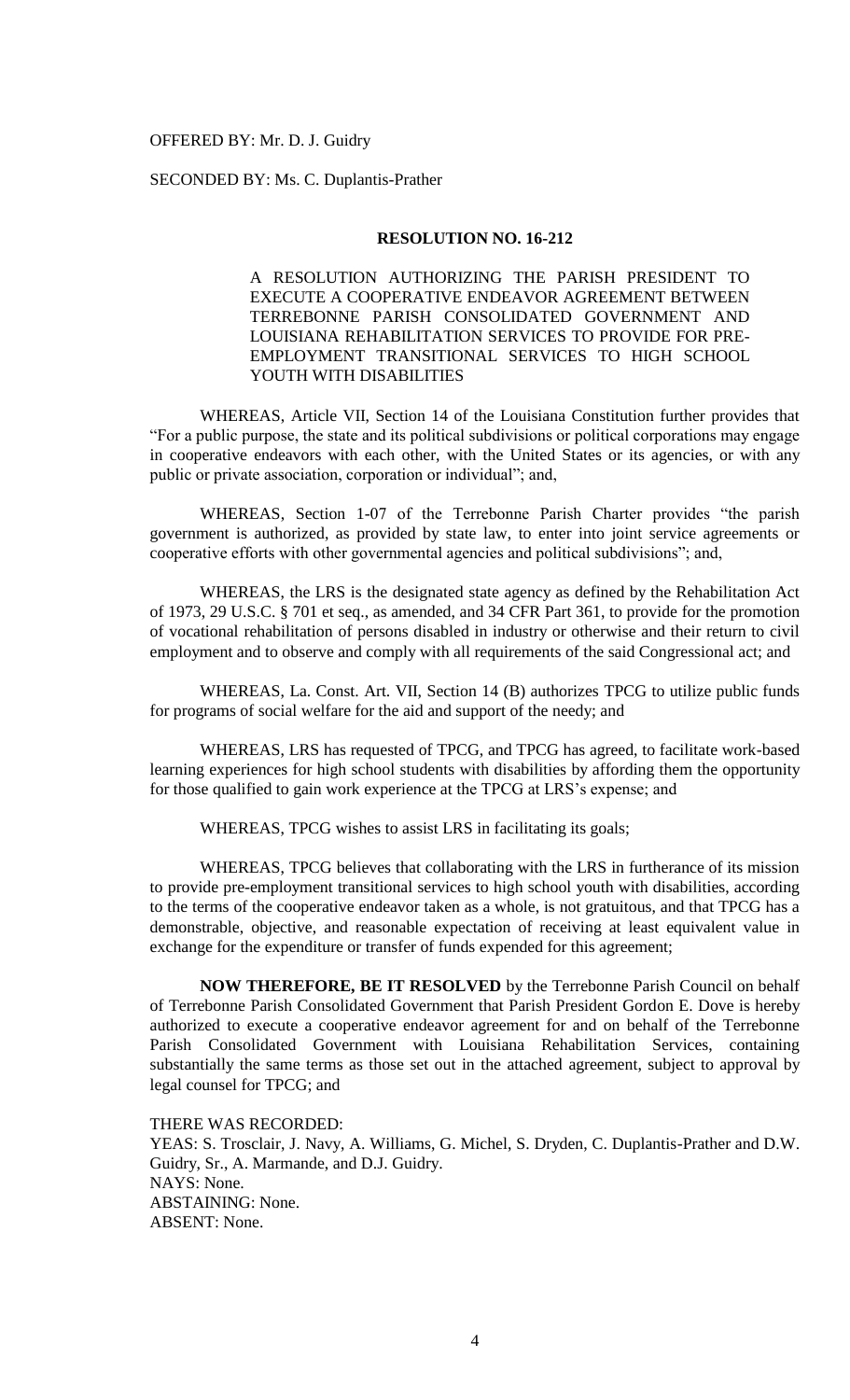The Chairman declared the resolution adopted on this the  $11<sup>th</sup>$  day of May 2016.

Ms. Mary Fay Legnon, Entergy Representative, presented Councilman J. Navy with a \$1,000 grant check from Entergy to aid in the purchase of security cameras to help fight crime in District 1.

Several Council members thanked Ms. Legnon for all her hard work and support Entergy has given to Terrebonne Parish.

Upon questioning from Councilman D. J. Guidry, Ms. Legnon stated that she has requested Entergy to enable an employee to ride through the main thoroughfares of the Parish to report street light outages; however, she noted that it helps greatly if customers report outages in their neighborhoods.

Ms. C. Duplantis-Prather moved, seconded by Ms. A. Williams and Mr. D. J. Guidry, "THAT, the Council add on to the agenda proclaiming the week of May 15 - 21, 2016 as Police Week in Terrebonne Parish."

The Chairman called for comments from the public on the proposed add-on.

There were no comments from the public on the aforementioned add-on.

The Chairman called for a vote on the motion offered by Ms. C. Duplantis-Prather. THERE WAS RECORDED: YEAS: S. Trosclair, J. Navy, A. Williams, G. Michel, S. Dryden, C. Duplantis-Prather, D. W Guidry Sr., A. Marmande and D. J. Guidry. NAYS: None. ABSENT: None. The Chairman declared the motion adopted.

Mr. D. J. Guidry moved, seconded by Ms. C. Duplantis-Prather, "THAT, the Council close the call for public comments."

The Chairman called for a vote on the motion offered by Mr. D. J. Guidry. THERE WAS RECORDED: YEAS: S. Trosclair, J. Navy, A. Williams, G. Michel, S. Dryden, C. Duplantis-Prather, D. W. Guidry Sr., A. Marmande and D. J. Guidry. NAYS: None. ABSENT: None. The Chairman declared the motion adopted.

Councilman S. Trosclair read aloud a proclamation proclaiming the week of May 15 - 21, 2016 as Police Week in Terrebonne Parish.

Parish President G. Dove presented a proclamation to Houma Police Chief Coleman, who thanked the Council and Administration on behalf of all law enforcement agencies for this great recognition; and then commended the men and women in blue for their allegiance to law enforcement.

Several Council members expressed their appreciation and commended Chief Coleman and all law enforcement agencies for their diligence to Terrebonne Parish.

Mr. D. J. Guidry moved, seconded by Mr. S. Trosclair and Ms. A. Williams., "THAT, it now being 6:30 p.m., the Council open public hearings."

The Chairman called for a vote on the motion offered by Mr. D. J. Guidry.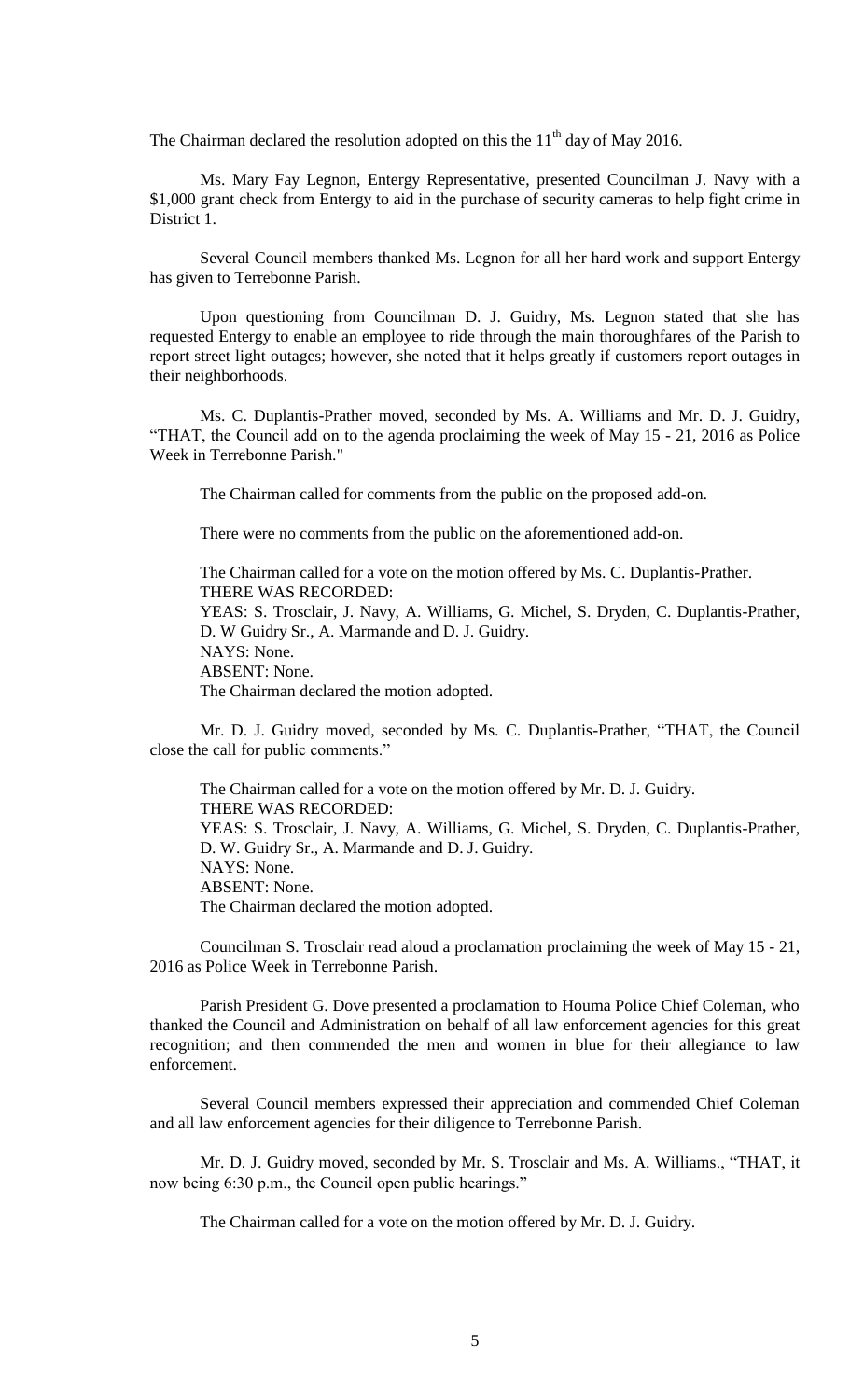THERE WAS RECORDED: YEAS: S. Trosclair, J. Navy, A. Williams, G. Michel, S. Dryden, C. Duplantis-Prather, D. W. Guidry Sr., A. Marmande and D. J. Guidry. NAYS: None. ABSENT: None. The Chairman declared the motion adopted.

The Chairman recognized the public for comments on the following:

A. A proposed ordinance that will remove the "3-Way Stop" at the intersection of Sixth Street and Seventh Street and maintain the "Stop" sign on Seventh Street at its intersection with Sixth Street.

There were no comments from the public on the aforementioned proposed ordinance.

Ms. C. Duplantis-Prather moved, seconded by Mr. D. J. Guidry, "THAT, the Council close the aforementioned public hearing." **(\*Motion voted after discussion.)**

Councilwoman C. Duplantis-Prather stated that several residents have contacted her regarding the removal of the aforementioned 3-Way Stop; explained that she has worked with the Planning department, State, and the surrounding residents regarding this matter; and noted that the 3-Way Stop will be replaced with flashing caution lights.

Councilman G. Michel stated that he is concerned with taking down the aforementioned 3-Way Stop and asked to amend the aforementioned proposed ordinance to read that the stop sign be removed after the flashing caution lights are in place.

Councilman S. Dryden expressed his support of Councilwoman C. Duplantis-Prather's decision to remove the aforementioned 3-Way Stop.

\*The Chairman called for a vote on the motion offered by Ms. C. Duplantis-Prather. THERE WAS RECORDED: YEAS: S. Trosclair, J. Navy, A. Williams, G. Michel, S. Dryden, C. Duplantis-Prather, D. W. Guidry Sr., A. Marmande and D. J. Guidry. NAYS: None. ABSENT: None. The Chairman declared the motion adopted.

OFFERED BY: Ms. C. Duplantis-Prather SECONDED BY: Ms. A. Williams

#### ORDINANCE NO. 8699

AN ORDINANCE AMENDING THE PARISH CODE OF TERREBONNE PARISH, CHAPTER 18, ARTICLE IV. OPERATION OF VEHICLES, DIVISION 2. PARISH, SECTION 18-88 TO REMOVE THE CURRENT "3-WAY STOP"AT THE INTERSECTION OF SIXTH STREET AND SEVENTH STREET AND TO AMEND SECTION 18-86 OF THE PARISH CODE TO MAINTAIN THE "STOP" SIGN ON SEVENTH STREET AT ITS INTERSECTION WITH SIXTH STREET, AND TO AUTHORIZE THE INSTALLATION OF THE APPROPRIATE SIGNS; AND TO ADDRESS OTHER MATTERS RELATIVE THERETO.

## SECTION I

BE IT ORDAINED by the Terrebonne Parish Council, in regular session convened, acting pursuant to the authority invested in it by the Constitution and laws of the State of Louisiana, the Home Rule Charter for a Consolidated Government for Terrebonne Parish, and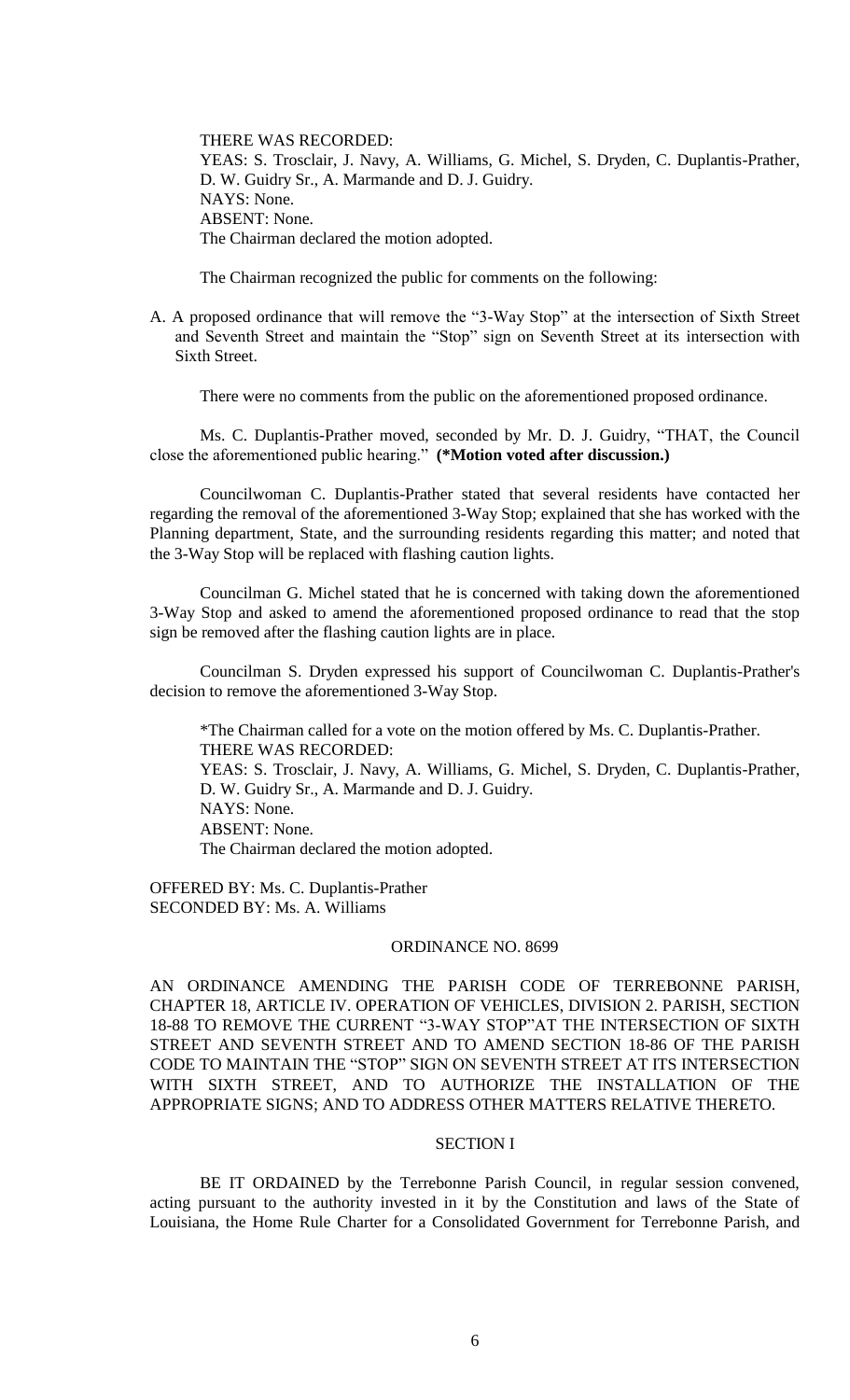including, but not limited to, LSA R.S. 33:1368 and other statutes of the State of Louisiana, to amend the Parish Code of Terrebonne Parish, Chapter 18, Article IV, Section 18-88 to remove a "3 Way Stop" at the intersection of Sixth and Seventh, as follows:

CHAPTER 18, Motor Vehicles and Traffic ARTICLE IV, Operation of Vehicles DIVISION 2. Parish SECTION 18-88. Three-way stop intersections.

(REMOVE FROM LIST) Sixth Street and Seventh Street

SECTION 18-86: Stop Signs Authorized

(ADD TO LIST) Seventh Street at its intersection with Sixth Street

The intersection of Seventh Street and Sixth Street shall be declared as a "Stop" intersection, and appropriate "Stop" sign shall be erected and maintained along said roadway. Any vehicle traveling on Seventh Street shall adhere to the provisions of this ordinance.

## SECTION II

If any word, clause, phrase, section or other portion of this ordinance shall be declared null, void, invalid, illegal, or unconstitutional, the remaining words, clauses, phrases, sections or other portions of this ordinance shall remain in full force and effect, the provisions of this section hereby being declared to be severable.

## SECTION III

Any ordinance or part thereof in conflict herewith is hereby repealed.

## SECTION IV

This ordinance shall become effective upon approval by the Parish President or as otherwise provided in Section 2-13(b) of the Home Rule Charter for a Consolidated Government for Terrebonne Parish, whichever occurs sooner.

This ordinance, having been introduced and laid on the table for at least two weeks, was voted upon as follows:

THERE WAS RECORDED: YEAS: S. Trosclair, J. Navy, A. Williams, S. Dryden, C. Duplantis-Prather, D.W. Guidry, Sr., A. Marmande and D. J. Guidry. NAYS: G. Michel. NOT VOTING: None. ABSTAINING: None. ABSENT: None. The Chairman declared the ordinance adopted on this the 11th day of May 2016.

The Chairman recognized the public for comments on the following:

B. A proposed ordinance that will remove the "No Parking Zone" along the north side of Wood St. between Dunn St. and Liberty St. and establish a "No Parking Zone" along the south side of Wood Street between Dunn St. & Liberty St. and painting the curbs on both sides approaching the intersection in accordance with MUTC standards.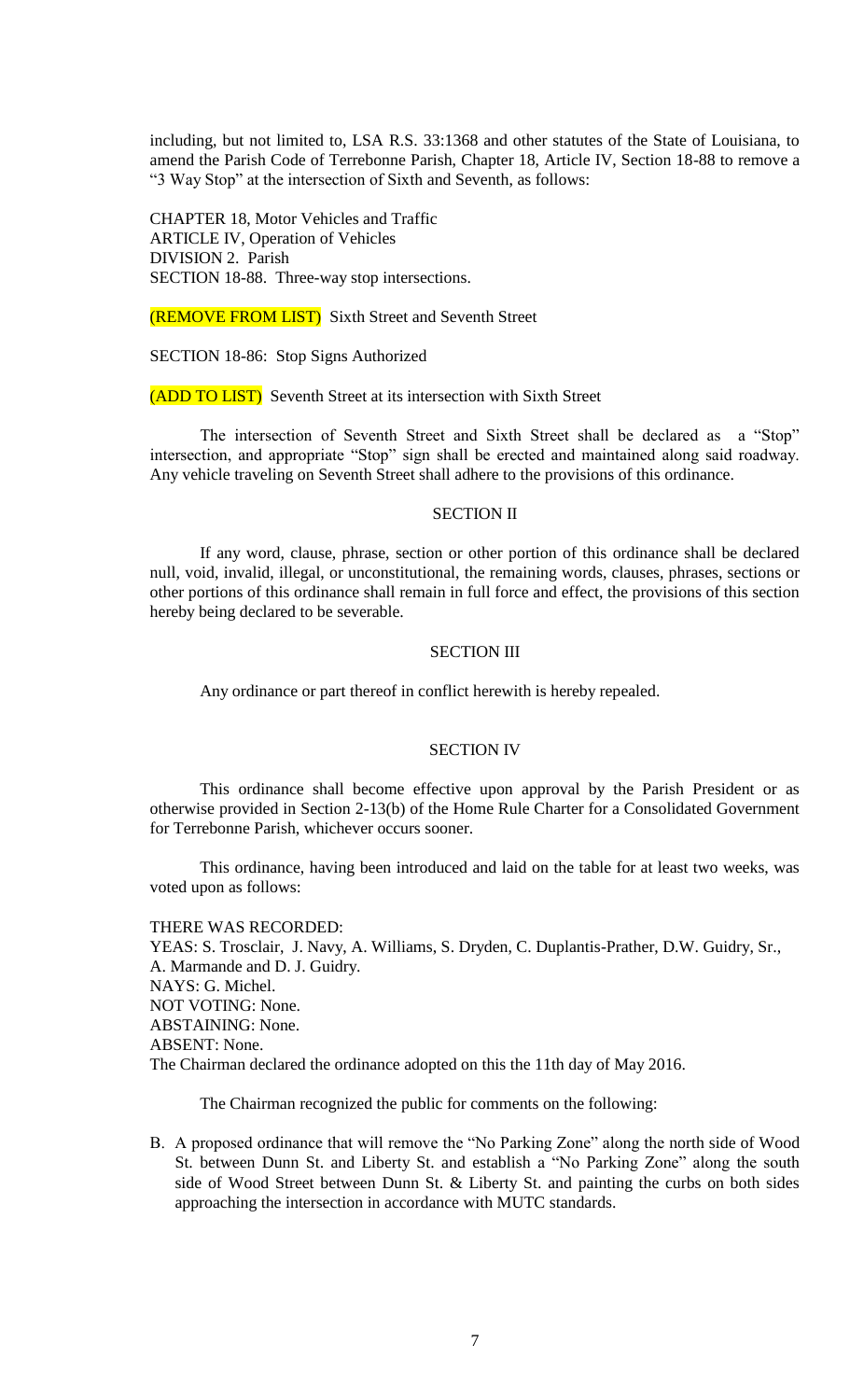There were no comments from the public on the aforementioned proposed ordinance.

Ms. C. Duplantis-Prather moved, seconded by Ms. A. Williams and Mr. S. Trosclair, "THAT, the Council close the aforementioned public hearing." **(\*Motion voted on after discussion.)**

Councilwoman C. Duplantis-Prather explained that the "No Parking Zone" will be shifted from the North side of Wood Street to the South side; and noted that the proposed "Parking Zone" will be in a non-residential area.

\*The Chairman called for a vote on the motion offered by Ms. C. Duplantis-Prather. THERE WAS RECORDED: YEAS: S. Trosclair, J. Navy, A. Williams, G. Michel, S. Dryden, C. Duplantis-Prather, D. W. Guidry Sr., A. Marmande and D. J. Guidry. NAYS: None. ABSENT: None. The Chairman declared the motion adopted.

OFFERED BY: Ms. C. Duplantis-Prather SECONDED BY: Ms. A. Williams

### ORDINANCE NO. 8700

AN ORDINANCE AMENDING THE PARISH CODE OF TERREBONNE PARISH, CHAPTER 18. MOTOR VEHICLES AND TRAFFIC, ARTICLE V. STOPPING, STANDING AND PARKING, DIVISION 1, SECTION 18-247. NO PARKING AT ANY TIME, TO REMOVE THE NO PARKING ZONE ON THE NORTH SIDE OF WOOD STREET, FROM LIBERTY STREET TO DUNN STREET, TO AMEND SECTION 18-223. NO PARKING ZONES TO ESTABLISH A "NO PARKING ZONE" ALONG THE SOUTH SIDE OF WOOD STREET FROM LIBERTY STREET TO DUNN STREET, AND TO AUTHORIZE THE INSTALLATION OF SAID SIGNS AND/ OR PAINTING OF THE CURB, AND TO ADDRESS OTHER MATTERS RELATIVE THERETO.

### SECTION I

BE IT ORDAINED by the Terrebonne Parish Council, in regular session convened, acting pursuant to the authority invested in it by the Constitution and laws of the State of Louisiana, the Home Rule Charter for a Consolidated Government for Terrebonne Parish, and including, but not limited to, LSA R.S. 33:1368 and other statutes of the State of Louisiana, to amend the Parish Code of Terrebonne Parish, Chapter 18, Article V, Division 1, Remove from Section 18-247, "No Parking at any time" that created a "No Parking" zone on the north side of Wood Street, from Liberty Street to Dunn Street and add to Section 18-223, "No Parking" zone, on the south side of Wood Street, from Liberty Street to Dunn Street and appropriate "No Parking" signs shall be erected and/or painting of the curb and maintained along said roadway. Any vehicle traveling on Wood Street shall adhere to the provisions of this ordinance.

## SECTION II

If any word, clause, phrase, section or other portion of this ordinance shall be declared null, void, invalid, illegal, or unconstitutional, the remaining words, clauses, phrases, sections or other portions of this ordinance shall remain in full force and effect, the provisions of this section hereby being declared to be severable.

# SECTION III

Any ordinance or part thereof in conflict herewith is hereby repealed.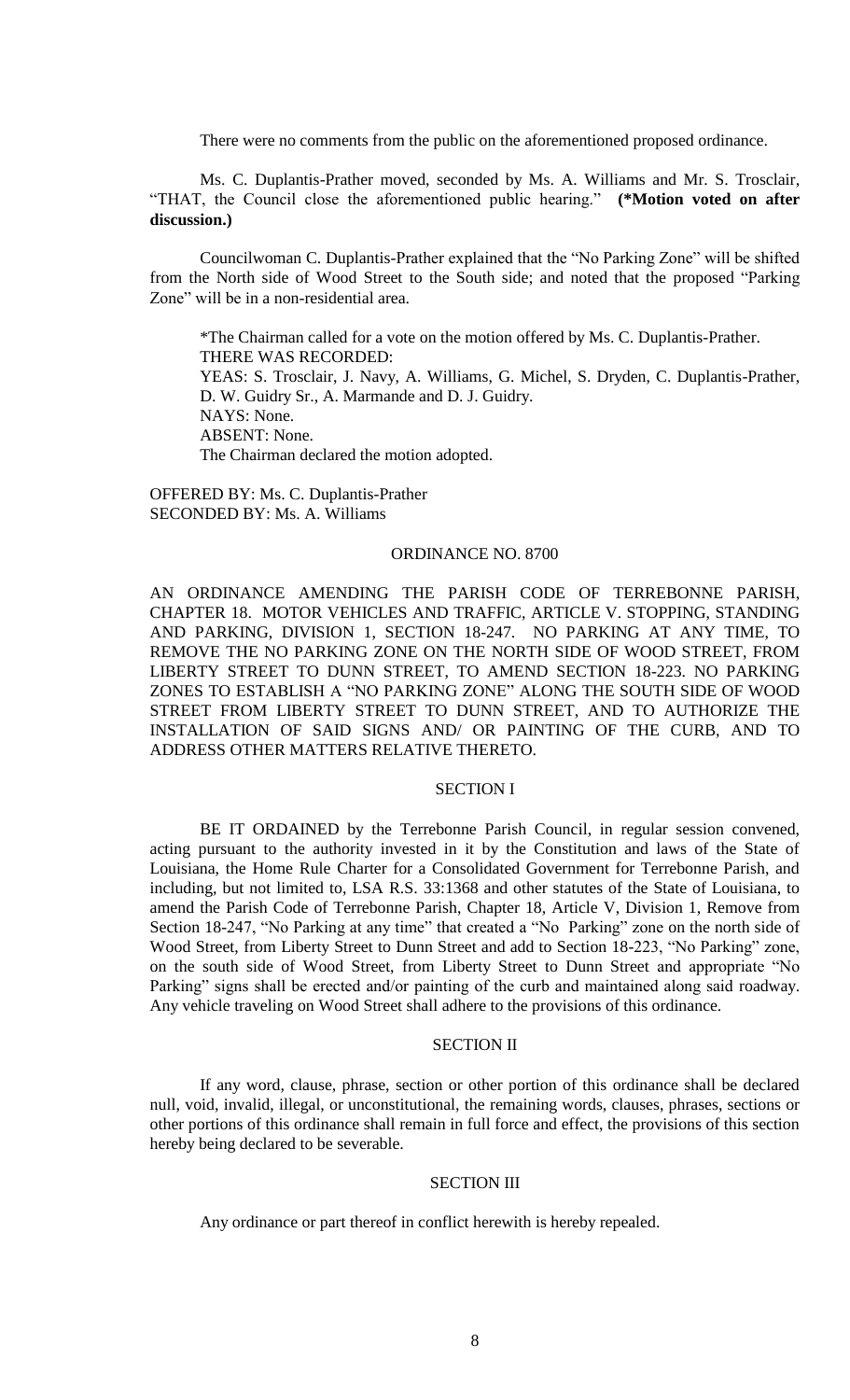## SECTION IV

This ordinance shall become effective upon approval by the Parish President or as otherwise provided in Section 2-13 (b) of the Home Rule Charter for Consolidated Government for Terrebonne Parish, whichever occurs sooner.

This ordinance, having been introduced and laid on the table for at least two weeks, was voted upon as follows:

### THERE WAS RECORDED:

YEAS: S. Trosclair, J. Navy, A. Williams, G. Michel, S. Dryden, C. Duplantis-Prather, D.W. Guidry, Sr., A. Marmande and D. J. Guidry. NAYS: None. NOT VOTING: None. ABSTAINING: None. ABSENT: None. The Chairman declared the ordinance adopted on this the 11th day of May 2016.

The Chairman recognized the public for comments on the following:

- C. A proposed ordinance to amend the 2016 Adopted Operating Budget and 5-Year Capital Outlay Budget of the Terrebonne Parish Consolidated Government for the following items and to provide for related matters:
	- I. General Fund Holiday Expense/Parade, \$10,000 II. Bayou Terrebonne Eastside Sidewalk, (\$96,073) III. East Houma/East Park Walking Trails, \$86,645 IV. DPW Administration Building Project, \$450,000 V. Sewerage-Gravity Sewer Mains for Lafayette Street, \$2,500,000.

There were no comments from the public on the aforementioned proposed ordinance.

Ms. C. Duplantis-Prather moved, seconded by Ms. A. Williams and Mr. D. J. Guidry, "THAT, the Council close the aforementioned public hearing."

The Chairman called for a vote on the motion offered by Ms. C. Duplantis-Prather. THERE WAS RECORDED: YEAS: S. Trosclair, J. Navy, A. Williams, G. Michel, S. Dryden, C. Duplantis-Prather, D. W. Guidry Sr., A. Marmande and D. J. Guidry. NAYS: None. ABSENT: None. The Chairman declared the motion adopted.

OFFERED BY: Ms. A. Williams SECONDED BY: Ms. C. Duplantis-Prather

## ORDINANCE NO. 8701

AN ORDINANCE TO AMEND THE 2016 ADOPTED OPERATING BUDGET AND 5-YEAR CAPITAL OUTLAY BUDGET OF THE TERREBONNE PARISH CONSOLIDATED GOVERNMENT FOR THE FOLLOWING ITEMS AND TO PROVIDE FOR RELATED MATTERS.

- I. GENERAL FUND-HOLIDAY EXPENSE/PARADE, \$10,000
- II. BAYOU TERREBONNE EASTSIDE SIDEWALK, (\$96,073)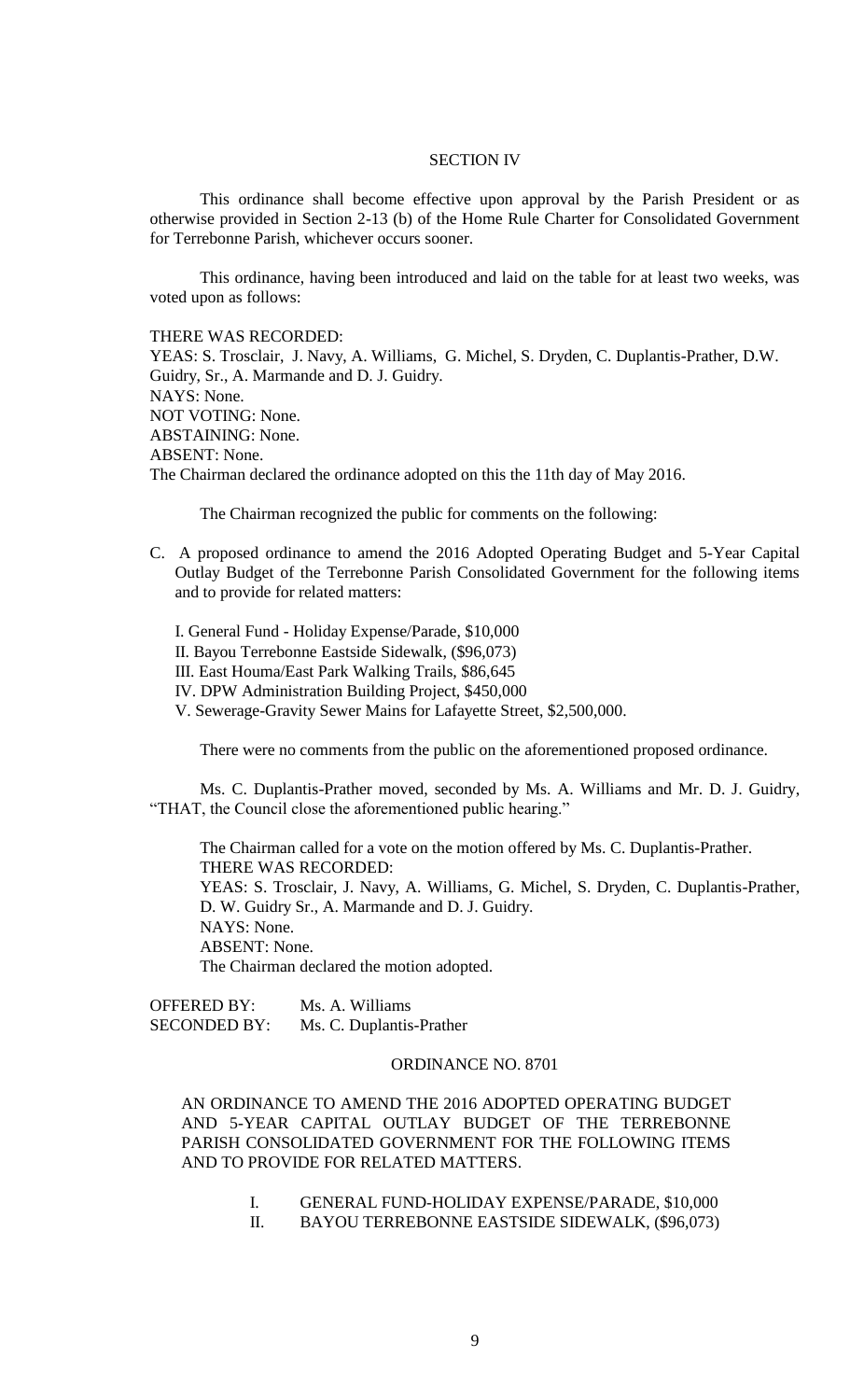### III. EAST HOUMA/EAST PARK WALKING TRAILS, \$86,645

# IV. DPW ADMINISTRATION BUILDING PROJECT, \$450,000

# V. SEWERAGE-GRAVITY SEWER MAINS FOR LAFAYETTE STREET, \$2,500,000

## SECTION I

WHEREAS, the Christmas Committee would like to rent larger floats for the Christmas Parade to accommodate more participants, and

### WHEREAS, the cost will be recovered at 100%, and

WHEREAS, the additional cost of \$10,000 will be offset with the revenue received from the float rentals.

NOW, THEREFORE BE IT ORDAINED, by the Terrebonne Parish Council, on behalf of the Terrebonne Parish Consolidated Government, that the 2016 Adopted Budget of the Terrebonne Parish Consolidated Government be amended for the Holiday Expense/Parade. (Attachment A)

### SECTION II

WHEREAS, Bayou Terrebonne Eastside Sidewalk Project Phase I, has been completed,

and

WHEREAS, the funding provided by the State of Louisiana, Department of Transportation and Development to be used for the Bayou Terrebonne Eastside Sidewalk Project was in excess of the project total by \$96,073, and

WHEREAS, the project revenue and expense accounts need to be decreased by \$96,073.

NOW, THEREFORE BE IT FURTHER ORDAINED, by the Terrebonne Parish Council, on behalf of the Terrebonne Parish Consolidated Government, that the 2016 Adopted Operating Budget and 5-Year Capital Outlay Budget be amended for the decrease to the Bayou Terrebonne Eastside Sidewalk Project Phase I. (Attachment B)

### SECTION III

WHEREAS, the East Houma/East Park Walking Trails Project in the Capital Projects Control Fund is in need of an additional \$86,645 for the Design/Engineering cost, and

WHEREAS, the funding source for the \$86,645 is from the Gum Street Drainage Project.

NOW, THEREFORE BE IT FURTHER ORDAINED, by the Terrebonne Parish Council, on behalf of the Terrebonne Parish Consolidated Government, that the 2016 Adopted Operating Budget and 5-Year Capital Outlay Budget be amended for the East Houma/East Park Walking Trails Project. (Attachment C).

# SECTION IV

WHEREAS, the Terrebonne Consolidated Government has been awarded Community Development Block Grant (CDBG) funding as a result of the damage caused by Hurricanes Gustav and Ike, and

WHEREAS, DPW Administration Building Project is in need of additional funding for a proposed change order, and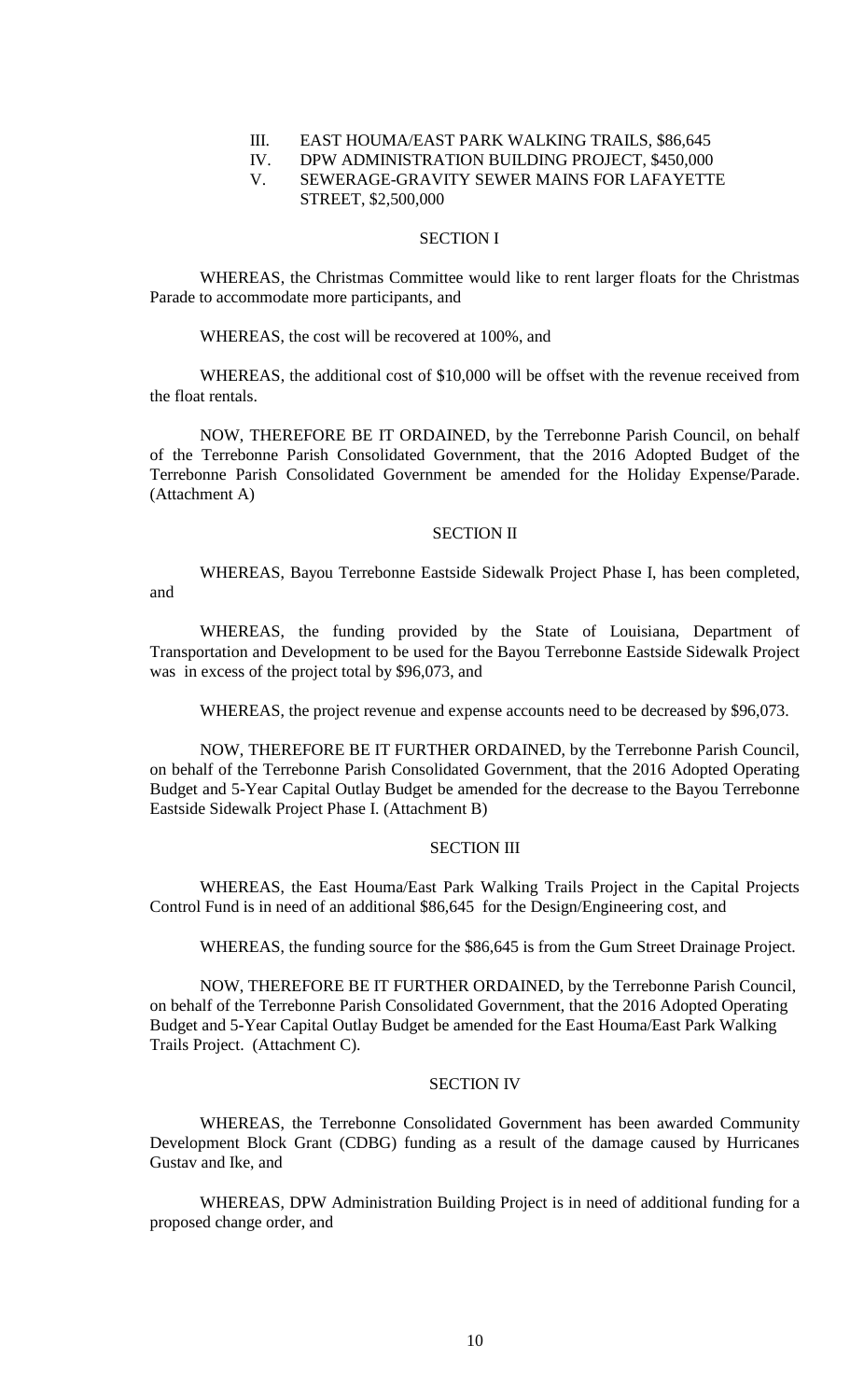WHEREAS, the bid for Gray Sewers submitted was under budget, and

WHEREAS, funds from Gray Sewers will be transferred to cover the shortfall for the DPW Administration Building Project for \$450,000,

NOW, THEREFORE BE IT FURTHER ORDAINED, by the Terrebonne Parish Council, on behalf of the Terrebonne Parish Consolidated Government, that the 2016 Adopted Operating Budget and 5-year Capital Outlay be amended to recognize the funding for the DPW Administration Building Project. (Attachment D)

#### SECTION V

WHEREAS, the Parish Sewer Bond Projects Fund is recognized as part of an Enterprise Fund for Financial Reporting and

WHEREAS, the Finance Department will transfer the activity of the Gravity Sewer Mains for Lafayette Street from the Sewer Bond Projects Fund to the Sewerage Fund/Enterprise Fund Category, and

WHEREAS, the total budget of the Gravity Sewer Mains for Lafayette Street Project to be transferred is \$2,500,000.

NOW, THEREFORE BE IT FURTHER ORDAINED, by the Terrebonne Parish Council, on behalf of the Terrebonne Parish Consolidated Government, that the 2016 5-Year Capital Outlay be amended to recognize the transferring of the Gravity Sewer Mains for Lafayette Street Project from the Sewer Bond Projects Fund to the Sewerage Fund/Enterprise Fund Category. (Attachment E)

## SECTION VI

If any word, clause, phrase, section or other portion of this ordinance shall be declared null, void, invalid, illegal, or unconstitutional, the remaining words, clauses, phrases, sections and other portions of this ordinance shall remain in full force and effect, the provisions of this ordinance hereby being declared to be severable.

### SECTION VII

This ordinance shall become effective upon approval by the Parish President or as otherwise provided in Section 2-13(b) of the Home Rule Charter for a Consolidated Government for Terrebonne Parish, whichever occurs sooner.

This ordinance, having been introduced and laid on the table for at least two weeks, was voted upon as follows:

THERE WAS RECORDED: YEAS: S. Trosclair, J. Navy, A. Williams, G. Michel, S. Dryden, C. Duplantis-Prather, D.W. Guidry, Sr., A. Marmande and D. J. Guidry. NAYS: None. NOT VOTING: None. ABSTAINING: None. ABSENT: None. The Chairman declared the ordinance adopted on this the 11th day of May 2016.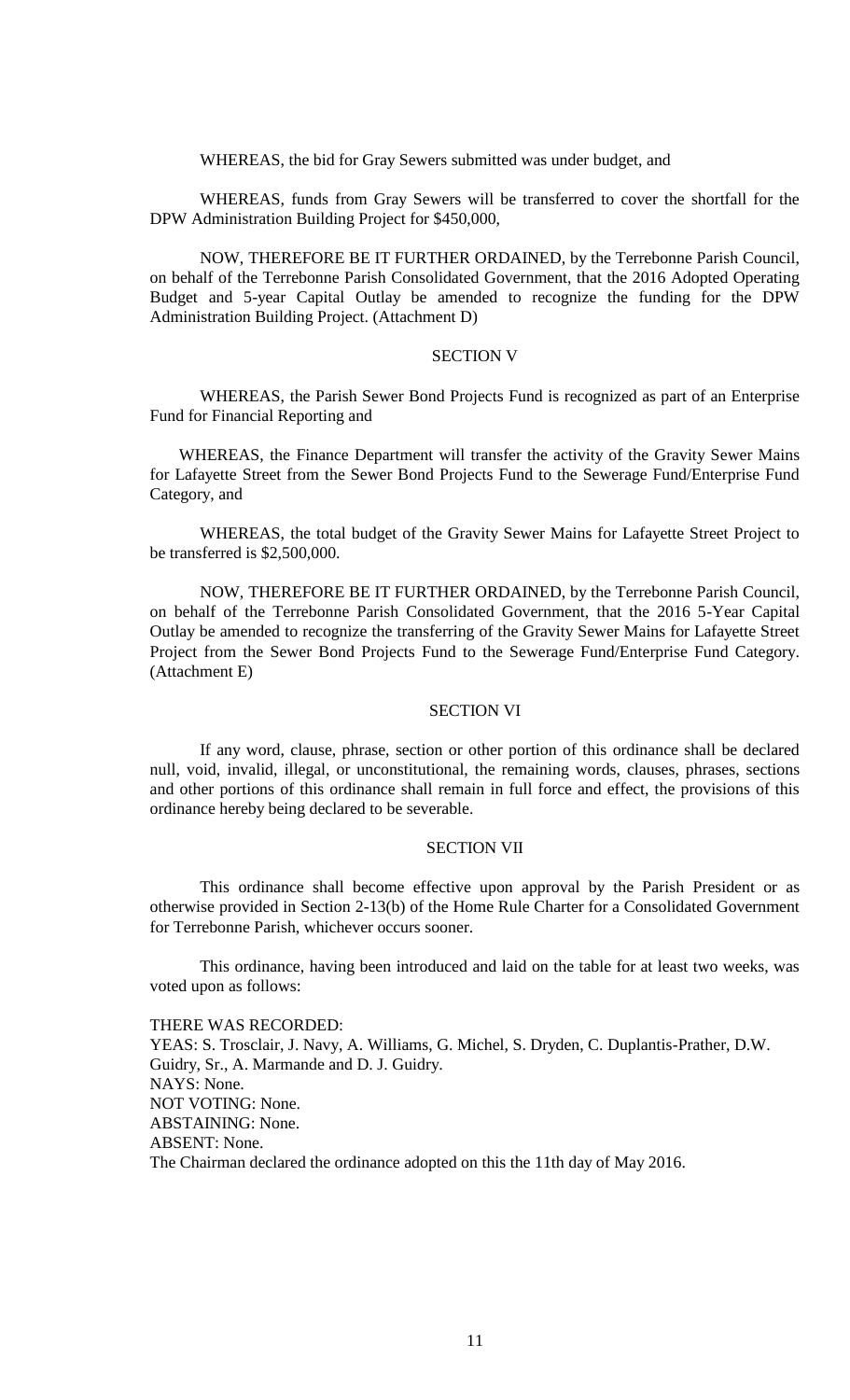# **ATTACHMENT A - Holiday Expense Fund**

|                        |                | 2016          |          |  |
|------------------------|----------------|---------------|----------|--|
|                        | <b>Adopted</b> | <b>Change</b> | Amended  |  |
| Holiday Income         | (18,000)       | (10,000)      | (28,000) |  |
| Holiday Expense/Parade | 30,000         | 10,000        | 40,000   |  |

# **ATTACHMENT B - Bayou Terrebonne Eastside Sidewalk**

|                              | 2016           |               |         |
|------------------------------|----------------|---------------|---------|
|                              | <b>Adopted</b> | <b>Change</b> | Amended |
|                              |                |               |         |
| East Houma/East Park Walking | 99,962         | (96,073)      | 3,889   |
| DOTD-E HMA/E Park Walking    | (96,073)       | 96,073        |         |

# **ATTACHMENT C - East Houma/East Park Walking Trails**

|                                     | 2016           |               |           |
|-------------------------------------|----------------|---------------|-----------|
|                                     | <b>Adopted</b> | <b>Change</b> | Amended   |
|                                     |                |               |           |
| East Houma/East Park Walking Trails | 3,889          | 86,645        | 90,534    |
| Transfer In                         |                | (86, 645)     | (86, 645) |
| <b>Transfer Out</b>                 | -              | 86,645        | 86,645    |
| <b>Gum Street Drainage</b>          | 86,645         | (86, 645)     |           |

# **ATTACHMENT D - DPW Administration Building**

|                             |                | 2016          |         |
|-----------------------------|----------------|---------------|---------|
|                             | <b>Adopted</b> | <b>Change</b> | Amended |
| DPW Administration Building | 316,400        | 450,000       | 766,400 |
| <b>Gray Sewer Extension</b> | 637.182        | (450,000)     | 187,182 |

# **ATTACHMENT E - Gravity Sewer Mains for Lafayette St.**

|                                       | 2016           |               |             |
|---------------------------------------|----------------|---------------|-------------|
|                                       | <b>Adopted</b> | <b>Change</b> | Amended     |
| Gravity Sewer Mains for Lafayette St. | 2,500,000      | (2,500,000)   |             |
| <b>Transfer Out</b>                   |                | 2,500,000     | 2,500,000   |
| Transfer In                           |                | (2,500,000)   | (2,500,000) |
| Gravity Sewer Mains for Lafayette St. |                | 2,500,000     | 2,500,000   |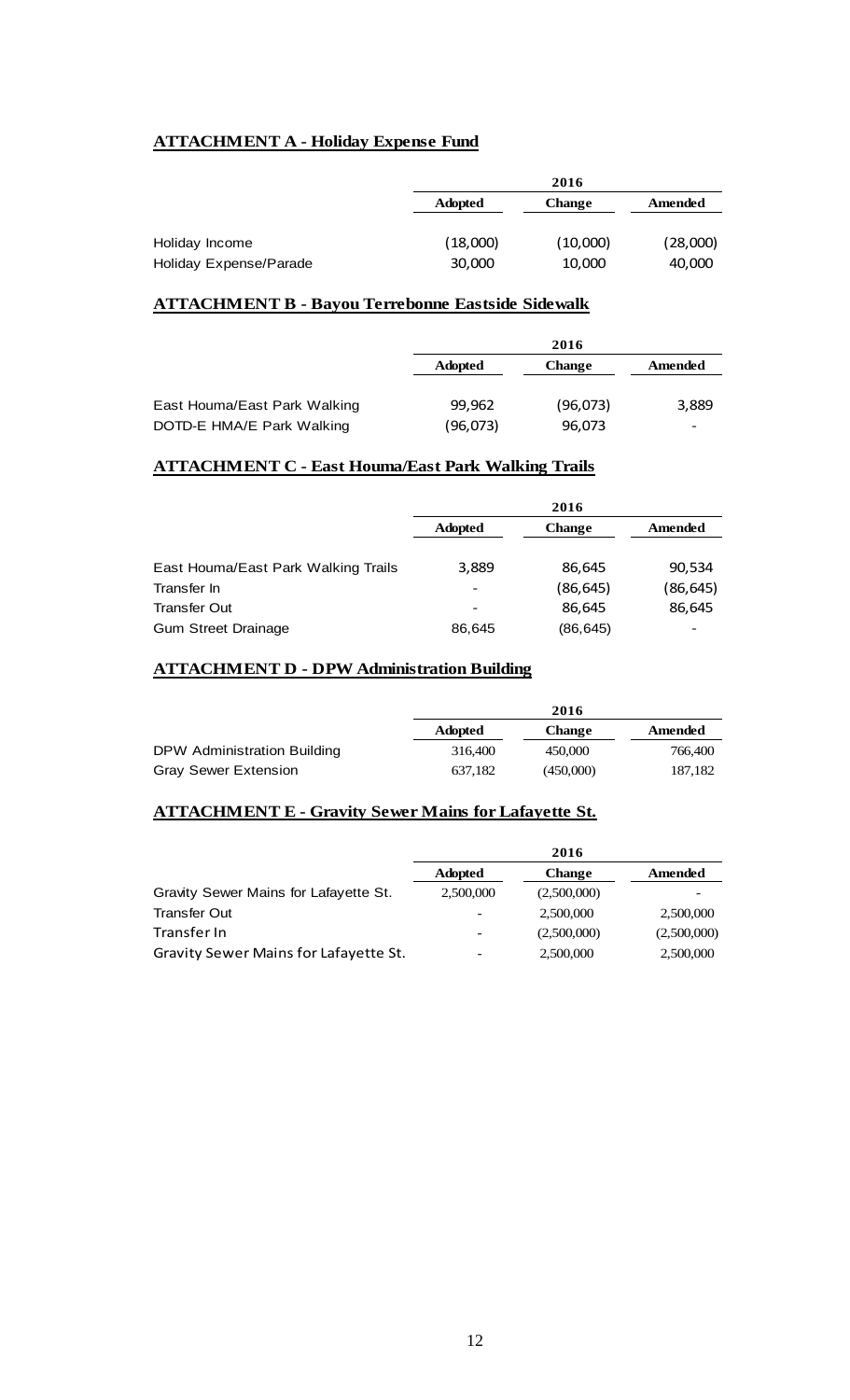Mr. D. J. Guidry moved, seconded by Ms. A. Williams, "THAT, the Council continue with the regular order of business."

The Chairman called for a vote on the motion offered by Mr. D. J. Guidry. THERE WAS RECORDED: YEAS: S. Trosclair, J. Navy, A. Williams, G. Michel, S. Dryden, C. Duplantis-Prather, D. W. Guidry Sr., A. Marmande and D. J. Guidry. NAYS: None. ABSENT: None. The Chairman declared the motion adopted.

The Chairman acknowledged Ms. Lucretia McBride, a Houma resident, who addressed the Council relative to the security policy at the Government Tower building. Ms. McBride explained that the public did not have an opportunity to voice their opinions on said matter and was not made aware of the need for the security policy. Ms. McBride stated, in her opinion, that the new security policy is a violation of privacy.

Ms. C. Duplantis-Prather moved, seconded by Mr. D. W. Guidry Sr. and Mr. D. J. Guidry, "THAT, the Council extend Ms. McBride's time an additional minute."

The Chairman called for a vote on the motion offered by Ms. C. Duplantis-Prather. THERE WAS RECORDED: YEAS: S. Trosclair, J. Navy, A. Williams, G. Michel, S. Dryden, C. Duplantis-Prather, D. W. Guidry Sr., A. Marmande and D. J. Guidry. NAYS: None. ABSENT: None. The Chairman declared the motion adopted.

Ms. McBride continued and stated that she is in favor of "scanners", however she doesn't see the need to provide a driver's license. She explained, in her opinion, that driver's licenses have personal information on them and by recording the license number along with the person's name on a public document could lead to identity theft; and then noted that the "sign in book" was left unattended for anyone's viewing.

Councilwoman A. Williams explained that added security measures were proposed by previous Councils and that when the new Administration took office they reviewed several needs and began to "upgrade" security in the building. Ms. Williams continued and expressed that security is needed and is prevalent at all government entities she has visited.

Upon questioning regarding public safety, Parish Attorney Jules Hebert explained that there is nothing in the Parish Code concerning security measures; however, there are several Attorney General opinions that state, "in the absence of any ordinances or any laws, the Parish President or Chief Executive Authority, has total control over security for all buildings. Mr. Hebert continued and stated that, in his opinion, President Dove is clearly within his executive authority and power to protect everyone who enters the Government Tower.

Councilman D. W. Guidry thanked Ms. McBride for sharing her concerns and expressed that in today's world security is vital for everyone.

Parish President Dove explained that when he was elected he reviewed a letter, from the U. S. Marshall, that was several years old, stating that the Courthouse was under secured and needed added security; and acknowledged that the previous Administration had began working on added Courthouse security. President Dove continued and stated that while Courthouse security was being implemented, his Administration decided to add security to the Government Tower.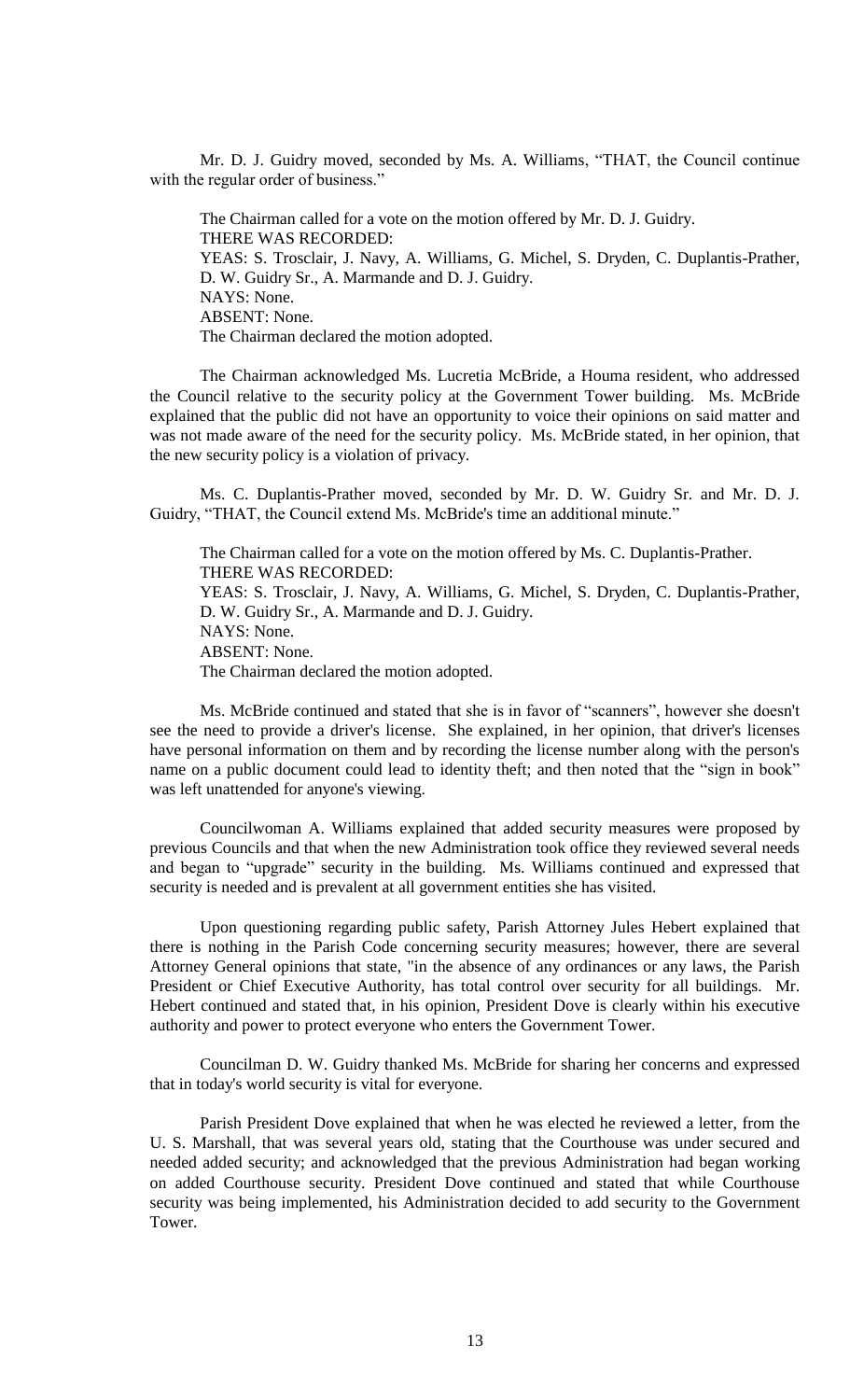President Dove expressed that a certified Houma police officer, in uniform, is checking visitors' licenses and that they are moving forward with security measures; noting that these procedures are to protect both the employees and the general public. President Dove thanked Ms. McBride for bringing the unattended sign in book to his attention and affirmed that it won't happen in the future.

The Chairman called for a report on the Budget and Finance Committee meeting held on 05/09/16, whereupon the Committee Chairwoman noting ratification of minutes calls public hearings on May 25, 2016 at 6:30 p.m., rendered the following:

# BUDGET & FINANCE COMMITTEE

## MAY 9, 2016

The Chairwoman, Arlanda Williams, called the Budget & Finance Committee meeting to order at 5:30 p. m. in the Terrebonne Parish Council Meeting Room with an Invocation offered by Committee member J. Navy and the Pledge of Allegiance led by Committee member C. Duplantis-Prather. Upon roll call, Committee Members recorded as present were: S. Trosclair, J. Navy, A. Williams, G. Michel, S. Dryden, C. Duplantis-Prather, D. W. Guidry, Sr., A. Marmande and D. J. Guidry. A quorum was declared present.

Mr. S. Dryden moved, seconded by Mr. S. Trosclair, "THAT, the Budget & Finance Committee introduce an ordinance that will authorize the Parish President to execute a Cooperative Endeavor Agreement for the lease of Hazard Mitigation Grant Program (HMGP) property between TPCG and Virgia and James Beach for the HMGP property located at 214 Bayou Gardens Drive, and call a public hearing on said matter on Wednesday, May 25, 2016 at 6:30 p.m."

The Chairwoman called for the vote on the motion offered by Mr. S. Dryden. THERE WAS RECORDED: YEAS: S. Trosclair, J. Navy, A. Williams, G. Michel, S. Dryden, C. Duplantis-Prather, D. W. Guidry, Sr., A. Marmande and D. J. Guidry. NAYS: None. ABSENT: None. The Chairwoman declared the motion adopted.

Mr. S. Dryden moved, seconded by Mr. D. J. Guidry, "THAT, the Budget & Finance Committee introduce an ordinance that will authorize the Parish President to execute a Cooperative Endeavor Agreement for the lease of Hazard Mitigation Grant Program (HMGP) property between TPCG and William Burley for the HMGP properties located at 120 Clausen Drive and 103 Theresa Drive, and call a public hearing on said matter on Wednesday, May 25, 2016 at 6:30 p.m."

The Chairwoman called for the vote on the motion offered by Mr. S. Dryden. THERE WAS RECORDED: YEAS: S. Trosclair, J. Navy, A. Williams, G. Michel, S. Dryden, C. Duplantis-Prather, D. W. Guidry, Sr., A. Marmande and D. J. Guidry. NAYS: None. ABSENT: None. The Chairwoman declared the motion adopted.

Committee Chairwoman A. Williams asked for a moment of silence and prayers for Mr. Steve Ponville, during his time of illness.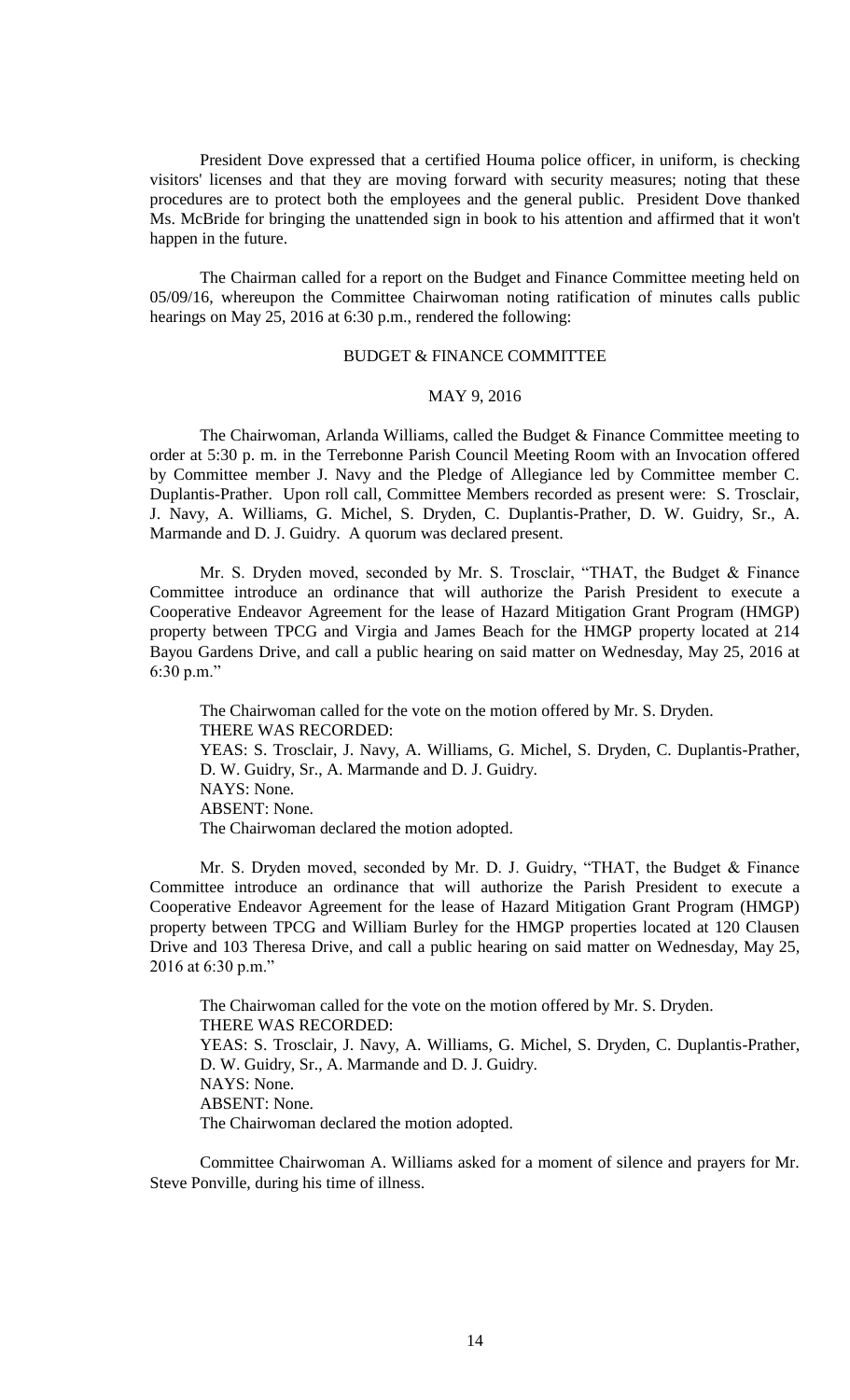# OFFERED BY: Mr. D. J. Guidry

# SECONDED BY: Mr. S. Dryden

## RESOLUTION NO. 16-213

WHEREAS, on March 29, 2016 bids were received by the Terrebonne Parish Consolidated Government for Bid 16-SAND-16 Pumped River Sand Delivered and Self Hauled for various Parish departments/divisions, and

WHEREAS, after careful review by the Purchasing Division, David Rome, Roads and Bridges Superintendent and Mike Toups, Public Works Director it has been determined that the bid of D. Levron Contractors, LLC must be rejected for failure to comply with the "Requirements and Instructions for Bidders" and request authorization to re-bid at a later date, and

WHEREAS, Parish Administration has concurred with the recommendation that the bid of D. Levron Contractors, LLC be rejected for Bid 16-SAND-16 Pumped River Sand Delivered and Self Hauled as per attached documents, and

NOW, THEREFORE BE IT RESOLVED by Terrebonne Parish Council (Budget and Finance Committee), on behalf of the Terrebonne Parish Consolidated Government, that the recommendation of the Parish Administration be accepted and the aforementioned bid be rejected as per attached documents.

THERE WAS RECORDED:

YEAS: S. Trosclair, J. Navy, A. Williams, G. Michel, S. Dryden, C. Duplantis-Prather and D. W. Guidry, Sr., A. Marmande, and D. J. Guidry. NAYS: None. ABSTAINING: None. ABSENT: None. The Chairman declared the resolution adopted on this the  $11<sup>th</sup>$  day of May 2016.

OFFERED BY: Ms. C. Duplantis-Prather SECONDED BY: Mr. D. W. Guidry, Sr.

# RESOLUTION NO. 16-214

WHEREAS, prices were obtained through the Louisiana State Commodity Catalog by the Terrebonne Parish Consolidated Government for the purpose of purchasing one (1) new and unused Compact, Crew Cab, 2WD Pick-up Truck (2016 Nissan Frontier) for the Pollution Control - Treatment Division of the Public Works Department under State Contract #4400008336/996132, and

WHEREAS, after careful review by Gregory Bush, Pollution Control Administrator, Mike Toups, Public Works Department Director and Carl Chauvin, Fleet Maintenance Supervisor, it has been determined that the price of Twenty Thousand Six Hundred Fifty-Four Dollars and Sixty Cents (\$20,654.60) from Premier Nissan of Metairie for the purchase of one (1) New and Unused Compact, Crew Cab, 2WD Pick-up Truck (2016 Nissan Frontier) should be accepted as per the State Contract Vehicle Catalog, and

WHEREAS, the Parish Administration has recommended the acceptance of the price for the aforementioned vehicle purchase at a cost of Twenty Thousand Six Hundred Fifty-Four Dollars and Sixty Cents (\$20,654.60) as per the attached State Purchasing Contract Catalog.

NOW, THEREFORE BE IT RESOLVED by the Terrebonne Parish Council (Budget and Finance Committee), on behalf of the Terrebonne Parish Consolidated Government, that the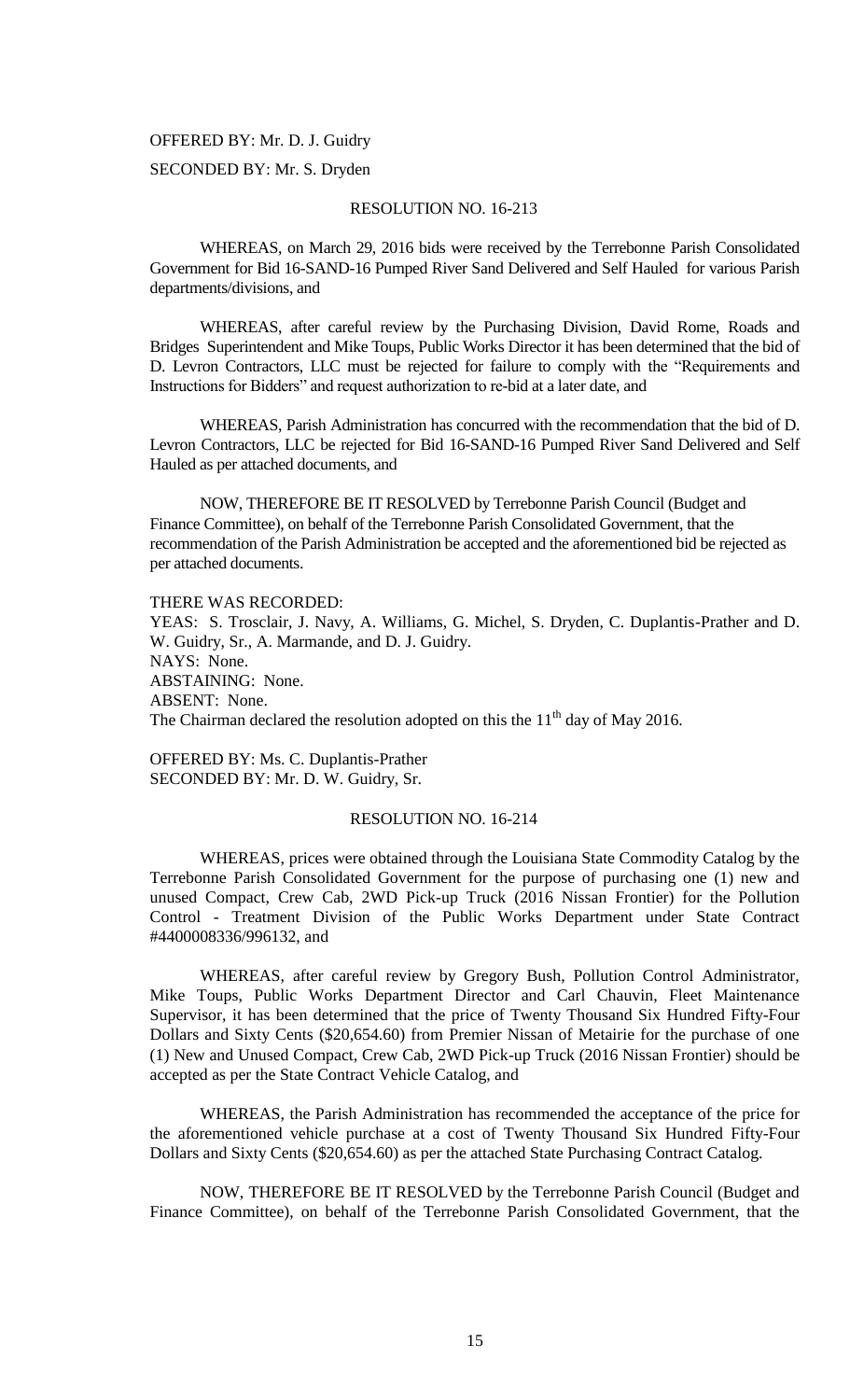recommendation of the Parish Administration be approved and that the purchase of the vehicle be accepted as per the attached forms.

THERE WAS RECORDED: YEAS: S. Trosclair, J. Navy, A. Williams, G. Michel, S. Dryden, C. Duplantis-Prather and D. W. Guidry, Sr., A. Marmande, and D. J. Guidry. NAYS: None. ABSTAINING: None. ABSENT: None. The Chairman declared the resolution adopted on this the  $9<sup>th</sup>$  day of May 2016.

OFFERED BY: Ms. C. Duplantis-Prather SECONDED BY: Mr. D. W. Guidry, Sr.

### RESOLUTION NO. 16- 215

WHEREAS, prices were obtained through the Louisiana State Commodity Catalog by the Terrebonne Parish Consolidated Government for the purpose of purchasing one (1) New and Unused ½ Ton, Regular Cab, 2WD Pick-up Truck (2016 Dodge Ram 1500) and two (2) New and Unused ¾ Ton Regular Cab, 2WD with Service Body Pick-up Trucks (2016 Dodge Ram 2500) for the Roads & Bridges Division of the Public Works Department under State Contract #4400008330/996119 and #4400008333/996176, and

WHEREAS, after careful review by David Rome, Roads & Bridges Superintendent, and Mike Toups, Public Works Department Director, it has been determined that the price of Eighteen Thousand Eight Hundred Eighty-Six Dollars and Twenty-Four Cents (\$18,886.24) from Southland Dodge, Inc. for the purchase of one (1) New and Unused ½ Ton, Regular Cab, 2WD Pick-up Truck (2016 Dodge Ram 1500) and price of Fifty-One Thousand Twenty-Five Dollars and Fifty-eight Cents (\$51,025.58) from Southland Dodge, Inc for the purchase of two (2) New and Unused ¾ Ton Regular Cab, 2WD with Service Body Pick-up Trucks (2016 Dodge Ram 2500) should be accepted as per the State Contract Vehicle Catalog and under the provisions set forth in the Louisiana Revised Statutes Title 39:1710, and

WHEREAS, the Parish Administration has recommended the acceptance of the price for the aforementioned vehicle purchases at a total cost of Sixty-Nine Thousand Nine Hundred Eleven Dollars and Eighty-Two Cents (\$69,911.82) as per the attached State Purchasing Contract Catalog.

NOW, THEREFORE BE IT RESOLVED by the Terrebonne Parish Council (Budget and Finance Committee), on behalf of the Terrebonne Parish Consolidated Government, that the recommendation of the Parish Administration be approved and that the purchase of the vehicle be accepted as per the attached forms.

### THERE WAS RECORDED:

YEAS: S. Trosclair, J. Navy, A. Williams, G. Michel, S. Dryden, C. Duplantis-Prather and D. W. Guidry, Sr., A. Marmande, and D. J. Guidry. NAYS: None. ABSTAINING: None. ABSENT: None. The Chairman declared the resolution adopted on this the  $9<sup>th</sup>$  day of May 2016.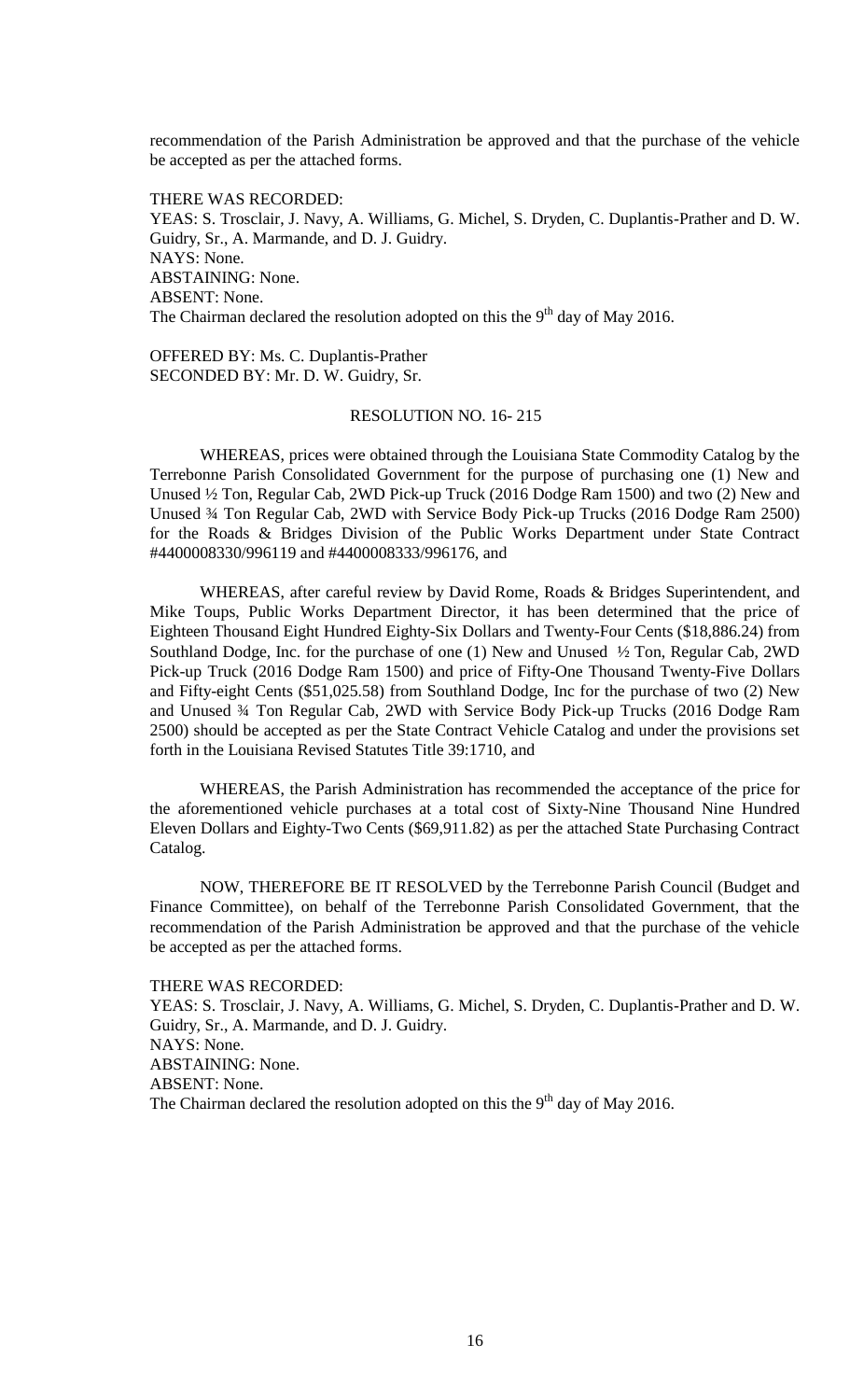OFFERED BY: Ms. C. Duplantis-Prather SECONDED BY: Mr. D. W. Guidry, Sr.

## RESOLUTION NO. 16- 216

WHEREAS, prices were obtained through the Louisiana State Commodity Catalog by the Terrebonne Parish Consolidated Government for the purpose of purchasing one (1) new and unused ¾ ton, regular cab, 2WD, with service body (Knapheide 696J) pick-up truck (2016 Dodge Ram 2500) for the Pollution Control Collection Division of the Public Works Department under State Contract #4400008333/996176, and

WHEREAS, after careful review by Gregory Bush, Pollution Control Administrator, Mike Toups, Public Works Department Director, and Carl Chauvin, Fleet Maintenance Supervisor, it has been determined that the price of Twenty-Five Thousand Seven Hundred Sixty-Two Dollars and Seventy-Nine Cents (\$25,762.79) from Southland Dodge, Inc. for the purchase of one (1) new and unused ¾ ton, regular cab, 2WD, with service body (Knapheide 696J) pick-up truck (2016 Dodge Ram 2500) should be accepted as per the State Contract Vehicle Catalog and under the provisions set forth in the Louisiana Revised Statutes Title 39:1710, and

WHEREAS, the Parish Administration has recommended the acceptance of the price for the aforementioned vehicle purchase at a cost of Twenty-Five Thousand Seven Hundred Sixty-Two Dollars and Seventy-Nine Cents (\$25,762.79) as per the attached State Purchasing Contract Catalog.

NOW, THEREFORE BE IT RESOLVED by the Terrebonne Parish Council (Budget and Finance Committee), on behalf of the Terrebonne Parish Consolidated Government, that the recommendation of the Parish Administration be approved and that the purchase of the vehicles be accepted as per the attached forms.

#### THERE WAS RECORDED:

YEAS: S. Trosclair, J. Navy, A. Williams, G. Michel, S. Dryden, C. Duplantis-Prather and D. W. Guidry, Sr., A. Marmande, and D. J. Guidry. NAYS: None. ABSTAINING: None. ABSENT: None. The Chairman declared the resolution adopted on this the  $9<sup>th</sup>$  day of May 2016.

Committee member C. Duplantis-Prather clarified for the public that the aforementioned approved State Contract purchases are much needed in the various departments to help maintain work being performed throughout Terrebonne Parish.

The Committee Chairwoman recognized Mary Lynn Bisland, Executive Director of Terrebonne ARC, who presented the 2016 Annual Terrebonne ARC Implementation Projects. Ms. Bisland thanked the Council, Administration and citizens in the community for the millage renewal, explaining that Terrebonne ARC receives a millage for the services that they provide to citizens with intellectual and developmental disabilities. Terrebonne ARC currently has thirteen businesses that they operate and are in the process of opening two more within the next six months. She further explained that the State has implemented a CMS Rule that all agencies has to abide by; noting that in 2019, all participants of Terrebonne ARC will have to be employed. The services that Terrebonne ARC provides are as follows:

\*Residential Housing Program: This program provides community housing with supervised independent living and in-home care for individuals who still live with family;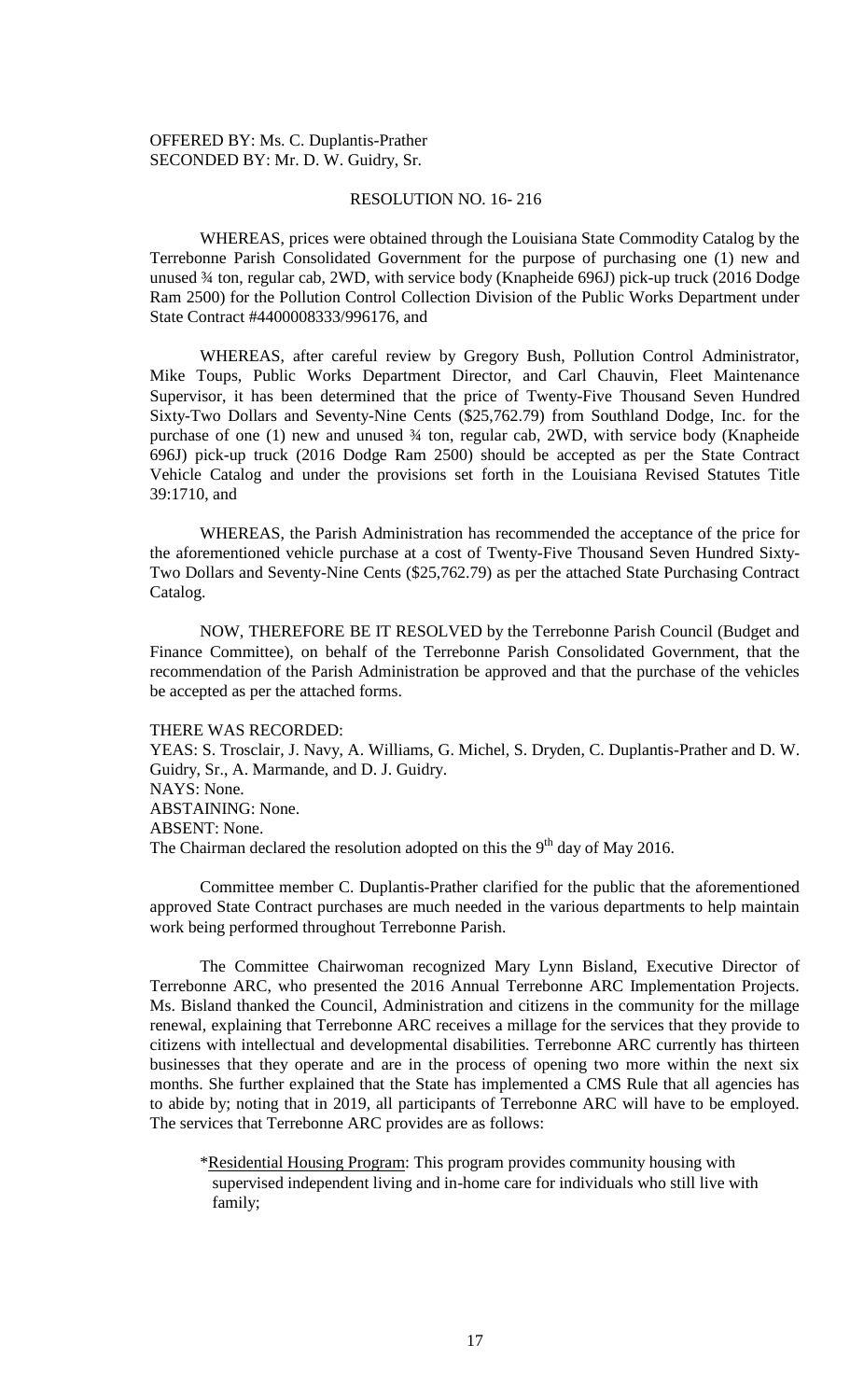\*Vocational Program: This program provides jobs for individuals that are able to work; noting that this program currently had 140 individuals that are working and an additional 50 individuals that come to the facility for daytime activities; and

\*Transportation Program: This program enables Terrebonne ARC to be innovated and helps to provide the necessary transportation needed to assist the residents; noting that the majority of the millage received is used in this area.

Committee member C. Duplantis-Prather thanked and commended Ms. Bisland and her staff for a job well done and encouraged them to keep up the good work.

OFFERED BY: Mr. D. J. Guidry SECONDED BY: Mr. D. W. Guidry, Sr.

### RESOLUTION NO. 16-217

A RESOLUTION AUTHORIZING THE PARISH PRESIDENT TO EXECUTE AMENDMENT NO. 6 TO THE COOPERATIVE ENDEAVOR AGREEMENT BETWEEN THE TERREBONNE PARISH CONSOLIDATED GOVERNMENT, LAFOURCHE PARISH GOVERNMENT, SOUTH LAFOURCHE LEVEE DISTRICT, TERREBONNE LEVEE AND CONSERVATION DISTRICT, AND THE NORTH LAFOURCHE LEVEE CONSERVATION AND DRAINAGE DISTRICT FOR THE PERMITTING OF REACHES K&L OF THE MORGANZA TO THE GULF PROJECT.

WHEREAS, Article VII, Section 14(c) of the Constitution of the State of Louisiana provides that "for a public purpose, the State and its political subdivisions….may engage in cooperative endeavors with each other…", and

WHEREAS, Louisiana Revised Statute 33:1324 provides that any parish or political subdivision of the State may make agreements between or among themselves to engage jointly in the acquisition or improvement of any public project or improvement provided that at least one of the participants to the agreement is authorized under a provision of law to perform such activity for completion of the undertaking, and

WHEREAS, LA R.S. 38:329 authorizes the TLCD to enter into agreements of this nature, and

WHEREAS, LA R.S. 38:329 authorizes the SLLD to enter into agreements of this nature, and

WHEREAS, LA R.S. 38:1236(3) authorizes the TPCG and the LPG to enter into agreements of this nature, and

WHEREAS, the TLCD, the TPCG, the SLLD, North Lafourche Levee, Conservation and Drainage District and the LPG recognize the public purpose of permitting Reaches K&L of the Morganza to the Gulf Project.

WHEREAS, the TLCD, the TPCG, the SLLD, North Lafourche Levee, Conservation and Drainage District and the LPG have previously entered into a cooperative endeavor agreement for the permitting of Reaches K&L of the Morganza to the Gulf Project

NOW, THEREFORE BE IT RESOLVED that the Terrebonne Parish Council, on behalf of the Terrebonne Parish Consolidated Government, hereby authorizes the Parish President to negotiate and to execute Amendment No. 6 to the Cooperative Endeavor Agreement with the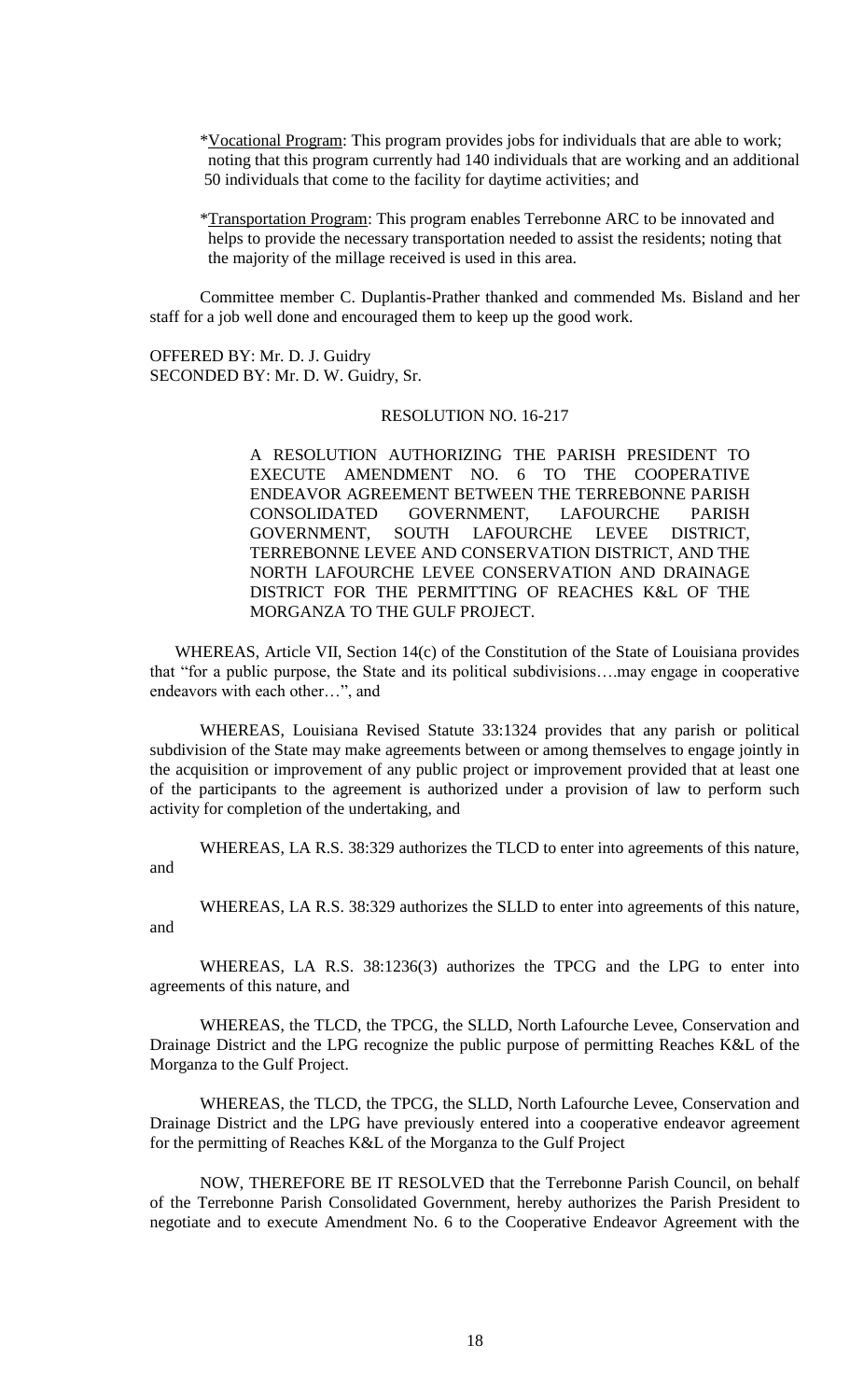Lafourche Parish Government, South Lafourche Levee District, North Lafourche Levee, Conservation and Drainage District and the Terrebonne Levee and Conservation District relative to the permitting Reaches K&L of the Morganza to the Gulf Project and granting the Parish President authority to negotiate the use of Parish funds up to Six Thousand, Five Hundred and Thirty-Four Dollars (\$6,534) to acquire any necessary permits.

THERE WAS RECORDED:

YEAS: S. Trosclair, J. Navy, A. Williams, G. Michel, S. Dryden, C. Duplantis-Prather and D. W. Guidry, Sr., A. Marmande, and D. J. Guidry. NAYS: None. ABSTAINING: None. ABSENT: None. The Chairman declared the resolution adopted on this the  $9<sup>th</sup>$  day of May 2016.

Committee member J Navy announced to the public that the aforementioned project is a very important and critical permitting process that will help and protect Terrebonne Parish during a storm event.

Parish President G. Dove explained that this permitting process has been ongoing for five years; noting that permitting for Reaches K  $&$  L is a "huge" project and provides protection for Terrebonne Parish as well as Lafourche Parish. He commended everyone for the conservative effort that was put forth to help this project to move forward.

OFFERED BY: Mr. D. J. Guidry SECONDED BY: Mr. S. Dryden

## RESOLUTION NO. 16-218

WHEREAS, the Louisiana Compliance Questionnaire is a required part of a financial audit of Louisiana governmental units, and

WHEREAS, upon completion, the questionnaire must be presented to and adopted by the governing body by means of a formal resolution in an open meeting, and

WHEREAS, the completed questionnaire and a copy of the adoption instrument, must be given to the auditor, and

NOW, THEREFORE BE IT RESOLVED, by the Terrebonne Parish Council (Budget and Finance Committee), on behalf of the Terrebonne Parish Consolidated Government, that the Louisiana Compliance Questionnaire for Fiscal Year 2015 as presented by the Parish Administration, be hereby accepted and approved and that a certified copy of this resolution be forwarded to the firm of Bourgeois, Bennett, L.L.C.

### THERE WAS RECORDED:

YEAS: S. Trosclair, J. Navy, A. Williams, G. Michel, S. Dryden, C. Duplantis-Prather and D. W. Guidry, Sr., A. Marmande, and D. J. Guidry. NAYS: None. ABSTAINING: None. ABSENT: None. The Chairman declared the resolution adopted on this the  $9<sup>th</sup>$  day of May 2016.

Mr. G. Michel moved, seconded by Mr. D. J. Guidry, "THAT, the Budget & Finance Committee introduce an ordinance to amend the 2016 Adopted Operating Budget and 5-year Capital Outlay Budget of the Terrebonne Parish Consolidated Government for the following items and to provide for related matters: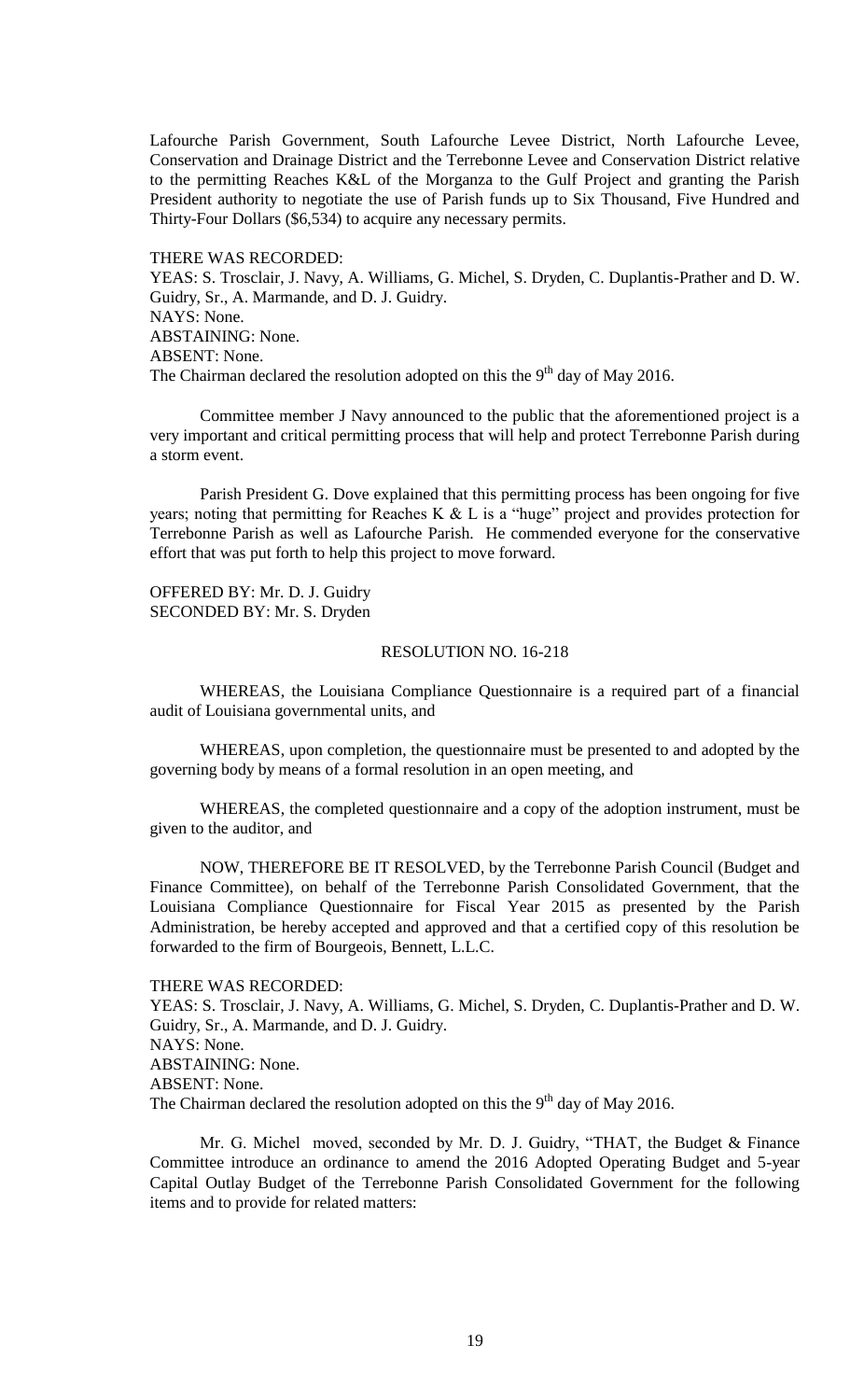- I. Houma Downtown Development, \$278,719
- II. Animal Shelter Facility, \$100,000
- III. FEMA-Terrebonne Parish-Elevation of Repetitive Loss Structures PDMC-06-LA-2014-002, \$4,089,089
- IV. General Fund Housing and Human Services, \$5,000

and call a public hearing on said matter on May 25, 2016 at 6:30 p.m."

The Chairwoman called for the vote on the motion offered by Mr. G. Michel. THERE WAS RECORDED: YEAS: S. Trosclair, J. Navy, A. Williams, G. Michel, S. Dryden, C. Duplantis-Prather, D. W. Guidry, Sr., A. Marmande and D. J. Guidry. NAYS: None. ABSENT: None. The Chairwoman declared the motion adopted.

Mr. S. Trosclair moved, seconded by Mr. G. Michel, "THAT, there being no further business to come before the Budget & Finance Committee, the meeting be adjourned."

The Chairwoman called for the vote on the motion offered by Mr. S. Trosclair. THERE WAS RECORDED: YEAS: S. Trosclair, J. Navy, A. Williams, G. Michel, S. Dryden, C. Duplantis-Prather, D. W. Guidry, Sr., A. Marmande and D. J. Guidry. NAYS: None. ABSENT: None.

The Chairwoman declared the motion adopted and the meeting was adjourned at 5:41p.m.

Arlanda J. Williams, Chairwoman

Tammy E. Triggs, Minute Clerk

Ms. A. Williams moved, seconded by Mr. D. J. Guidry, "THAT, the Council accept and ratify the minutes of the Budget and Finance Committee meeting held on 05/09/16."

The Chairman called for a vote on the motion offered by Ms. A. Williams. THERE WAS RECORDED: YEAS: S. Trosclair, J. Navy, A. Williams, G. Michel, S. Dryden, C. Duplantis-Prather, D. W. Guidry Sr., A. Marmande and D. J. Guidry. NAYS: None. ABSENT: None. The Chairman declared the motion adopted.

The Chairman called for a report on the Policy, Procedure and Legal Committee meeting held on 05/09/16, whereupon the Committee Chairman noting ratification of minutes calls a public hearing on May 25, 2016 at 6:30 p.m., rendered the following:

## POLICY, PROCEDURE, & LEGAL COMMITTEE

## MAY 9, 2016

The Chairman, Darrin W. Guidry, Sr., called the Policy, Procedure, & Legal Committee meeting to order at 5:45 p. m. in the Terrebonne Parish Council Meeting Room with an Invocation offered by Committee member D. J. Guidry and the Pledge of Allegiance led by Committee member A. Williams. Upon roll call, Committee Members recorded as present were: S. Trosclair, J. Navy, A. Williams, G. Michel, S. Dryden, C. Duplantis-Prather, D. W. Guidry, Sr., A. Marmande and D. J. Guidry. A quorum was declared present.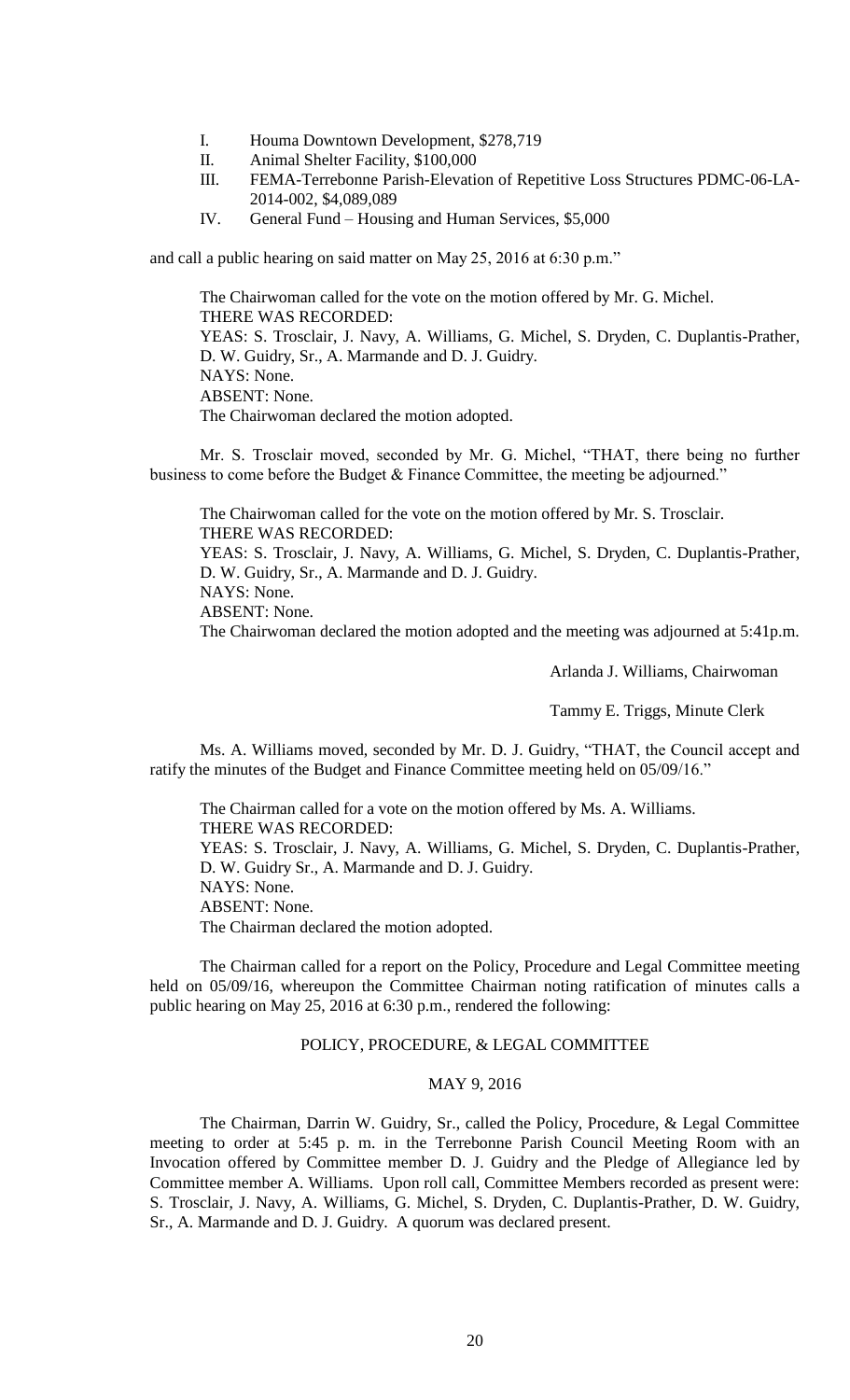Committee Chairman D. W. Guidry, Sr. asked for a moment of silence for public servant Peter Bourgeois, who passed away recently.

Mr. G. Michel moved, seconded by Mr. S. Trosclair, "THAT, the Policy, Procedure, & Legal Committee authorize TPCG to co-sponsorship the The Mullooly Project to be held on Saturday, December 10, 2016 in the Courthouse Square." *\*(MOTION VOTED ON AFTER DISCUSSION)*

Ms. Monica Mullooly, founder of the Mullolluy Project, thanked the Council, Administration and all individuals that help with the Mullooly Project. This project was started by her son, Ross, a community activist, who was a cancer patient; noting that this organization receives monies to assist families when they are battling cancer. Ms. Mullolly stated that they will continue to fight against cancer and provide services to individuals in Terrebonne Parish who are in need of assistance during this time.

Several Committee members thanked Ms. Mullooly for all of her hard work and motivation in helping individuals that are faced with battling cancer.

\*The Chairman called for a vote on the motion offered by Mr. G. Michel. THERE WAS RECORDED: YEAS: S. Trosclair, J. Navy, A. Williams, G. Michel, S. Dryden, C. Duplantis-Prather, D. W. Guidry, Sr., A. Marmande and D. J. Guidry. NAYS: None. ABSENT: None. The Chairman declared the motion adopted.

Mr. D. J. Guidry moved, seconded by Mr. S. Trosclair, "THAT, the Policy, Procedure, & Legal Committee introduce an ordinance that will merge and/or consolidate voting precincts, pending approval from the Legislature, and providing for further matters with respect to and calling a public hearing on May 25, 2016 at 6:30 p.m."

The Chairman called for a vote on the motion offered by Mr. D. J Guidry. THERE WAS RECORDED: YEAS: S. Trosclair, J. Navy, A. Williams, G. Michel, S. Dryden, C. Duplantis-Prather, D. W. Guidry, Sr., A. Marmande and D. J. Guidry. NAYS: None. ABSENT: None. The Chairman declared the motion adopted.

Ms. A. Williams moved, seconded by Ms. C. Duplantis-Prather and Mr. D. J. Guidry, "THAT, the Policy, Procedure, & Legal Committee approve the co-sponsorship of the TFAE Run for Excellence that was held on May 7, 2016 in downtown Houma."

The Chairman called for a vote on the motion offered by Ms. A. Williams. THERE WAS RECORDED: YEAS: S. Trosclair, J. Navy, A. Williams, G. Michel, S. Dryden, C. Duplantis-Prather, D. W. Guidry, Sr., A. Marmande and D. J. Guidry. NAYS: None. ABSENT: None. The Chairman declared the motion adopted.

Mr. G. Michel moved, seconded by Mr. S. Trosclair, "THAT, there being no further business to come before the Policy, Procedure, & Legal Committee, the meeting be adjourned."

The Chairman called for a vote on the motion offered by Mr. G. Michel.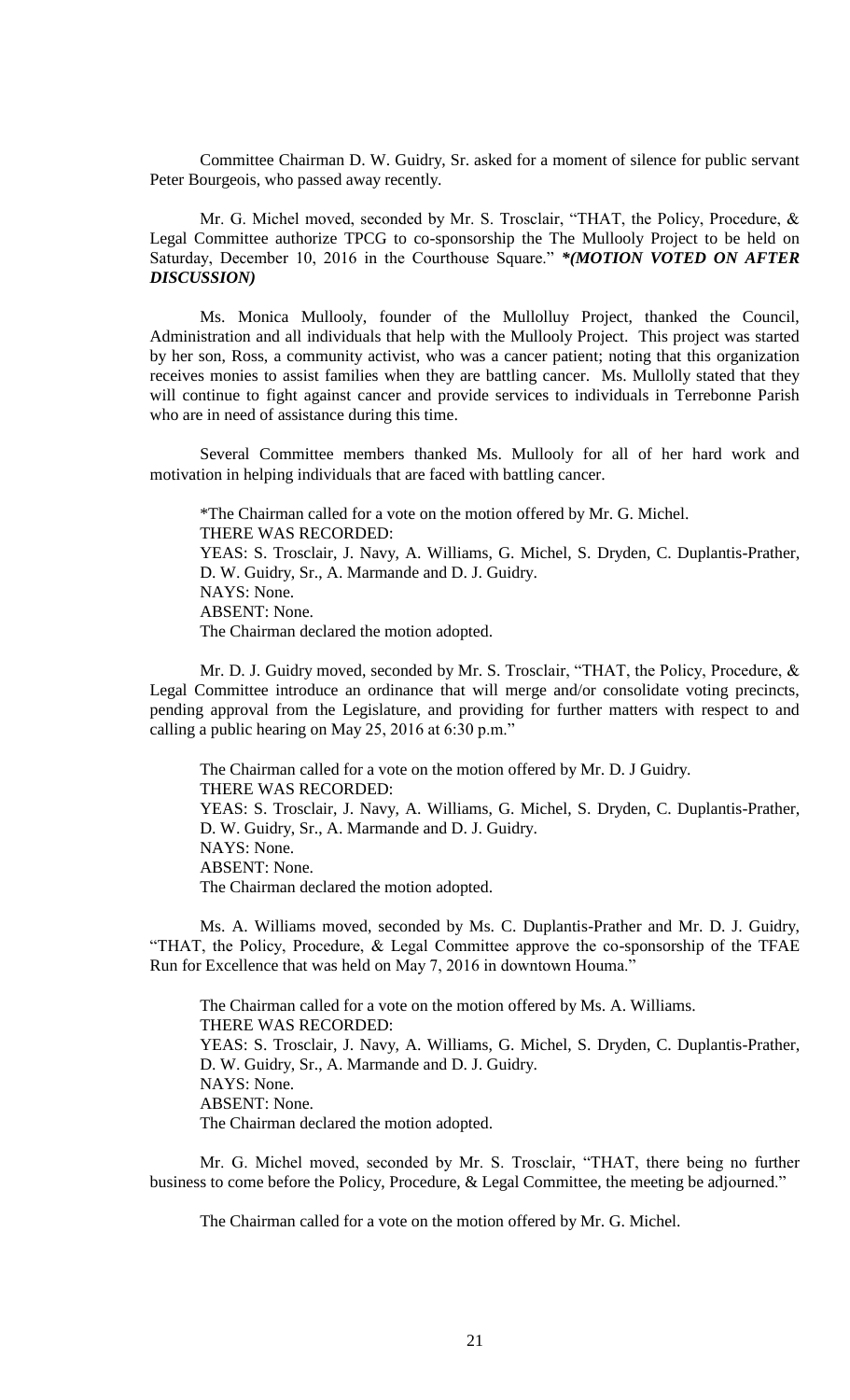THERE WAS RECORDED:

YEAS: S. Trosclair, J. Navy, A. Williams, G. Michel, S. Dryden, C. Duplantis-Prather, D. W. Guidry, Sr., A. Marmande and D. J. Guidry.

NAYS: None.

ABSENT: None.

The Chairman declared the motion adopted and the meeting was adjourned at 5:55 p. m.

Darrin W. Guidry, Sr., Chairman

Tammy E. Triggs, Minute Clerk

Mr. D. W. Guidry Sr. moved, seconded by Mr. S. Dryden and Mr. D. J. Guidry, "THAT, the Council accept and ratify the minutes of the Policy, Procedure and Legal Committee meeting held on 05/09/16."

The Chairman called for a vote on the motion offered by Mr. D. W. Guidry Sr. THERE WAS RECORDED: YEAS: S. Trosclair, J. Navy, A. Williams, G. Michel, S. Dryden, C. Duplantis-Prather, D. W. Guidry Sr., A. Marmande and D. J. Guidry. NAYS: None. ABSENT: None. The Chairman declared the motion adopted.

The Chairman called for a report on the Public Services Committee meeting held on 05/09/16, whereupon the Committee Chairwoman noting ratification of minutes calls public hearings on May 25, 2016 at 6:30 p.m., rendered the following:

### **PUBLIC SERVICES COMMITTEE**

## MAY 9, 2016

The Chairwoman, C. Duplantis-Prather, called the Public Services Committee meeting to order at 5:58 p. m. in the Terrebonne Parish Council Meeting Room with an Invocation offered by Committee member D. W. Guidry, Sr. and the Pledge of Allegiance led by Committee member A. Williams. Upon roll call, Committee Members recorded as present were: S. Trosclair, J. Navy, A. Williams, G. Michel, S. Dryden, C. Duplantis-Prather, D. W. Guidry, Sr., A. Marmande and D. J. Guidry. A quorum was declared present.

OFFERED BY: Mr. D. W. Guidry, Sr. SECONDED BY: Mr. G. Michel

## RESOLUTION NO. 16-219

WHEREAS, each year, a Road Maintenance Priority List is adopted by the Parish Government as a requirement to receive allocations from the State Transportation Trust Fund, and

WHEREAS, this list includes the length and width of a roadway, District in which the road or street is located, Priority Rating and other pertinent information, and

WHEREAS, the Parish Administration has devised a 2016 Road Maintenance Priority List, for review by the Council, to be adopted in 2016.

NOW, THEREFORE BE IT RESOLVED by the Terrebonne Parish Council (Public Services Committee), on behalf of the Terrebonne Parish Consolidated Government, that the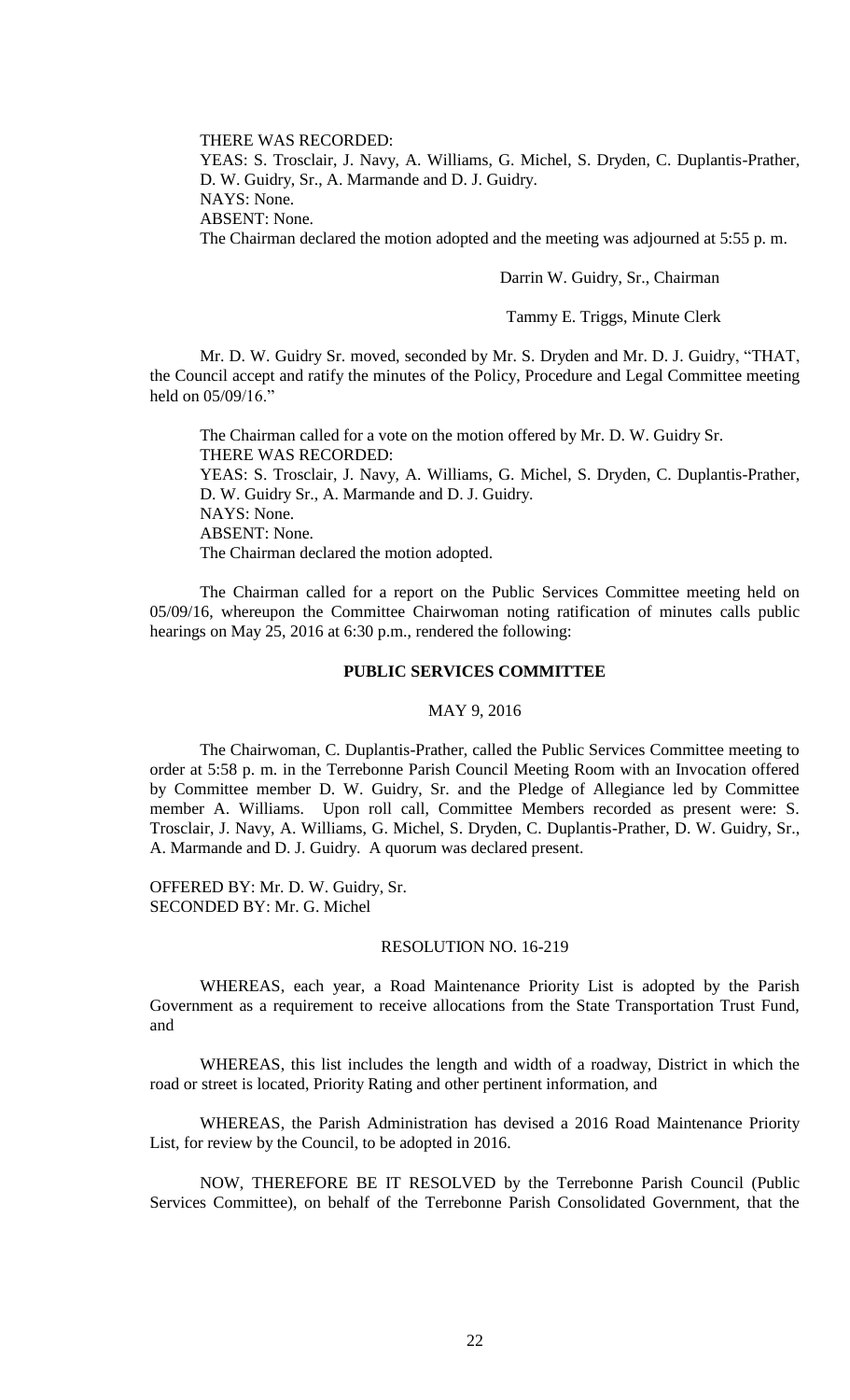attached 2016 Road Maintenance Priority List prepared by the Parish Administration be accepted and approved as submitted.

THERE WAS RECORDED: YEAS: S. Trosclair, J. Navy, A. Williams, G. Michel, S. Dryden, C. Duplantis-Prather, D. W. Guidry, Sr., A. Marmande, and D. J. Guidry. NAYS: None. ABSTAINING: None. ABSENT: None. The Chairwoman declared the resolution adopted on this the 9th day of May 2016.

The Chairwoman recognized Mr. Ken Levett, owner of Levett Mechanical, who addressed the committee in regards to the flooding on Bayou Dularge Road (Hwy. 315). Mr. Levett explained that heavy rain is causing flooding in and around his business; noting that this is causing his property values to decrease and affecting his employee's attendance at work as well as his business. He stated that he has identified the potential problems that's causing the flooding and they are as follows: running water that is coming from the roadway, Gulf Island Fabrication pumping water into a ditch instead of the navigational canal and the elevation of highways.

Mr. D. J. Guidry moved, seconded by Mr. D. W. Guidry, Sr., "THAT Public Services Committee extend Mr. Levett's time an additional minute."

The Chairwoman called for a vote on the motion offered by Mr. D. J. Guidry. THERE WAS RECORDED: YEAS: S. Trosclair, J. Navy, A. Williams, G. Michel, S. Dryden, C. Duplantis-Prather, D. W. Guidry, Sr., A. Marmande and D. J. Guidry. NAYS: None. ABSENT: None. The Chairwoman declared the motion adopted.

Mr. Levett asked if the engineering department could investigate this situation and find out where the problem exists; noting that they are taking every necessary precaution to stay dry, but it is becoming difficult.

Parish President G Dove explained that he has consulted with Committee member J. Navy and that they are going to investigation this problem to see what needs to be done.

The Chairwoman recognized Mr. Bill Von Burgsdorff, a business owner, who addressed the Committee relative to the flooding on Menard Road. He stated that within the last twelve to fifteen months, they have been experiencing a serious flooding problem. Mr. Burgsdorff explained that flooding from rain storms is causing a drainage problem. He stated that some of the ditches are "plugged up" which causes a drainage flow problem and in some areas there is stagnant water in ditches that can also be a potential problem, as well. He asked the Committee to help the business owners in this area with this flooding problem.

Several Committee members expressed their concern over this matter and agreed that something needs to be done to stop this area from flooding and possibly cut the grass along the ditch in the rear of the property.

Committee member J. Navy requested that Administration conduct a drainage study in this area (Bayou Dularge and Menard Road) to help combat the flooding problem.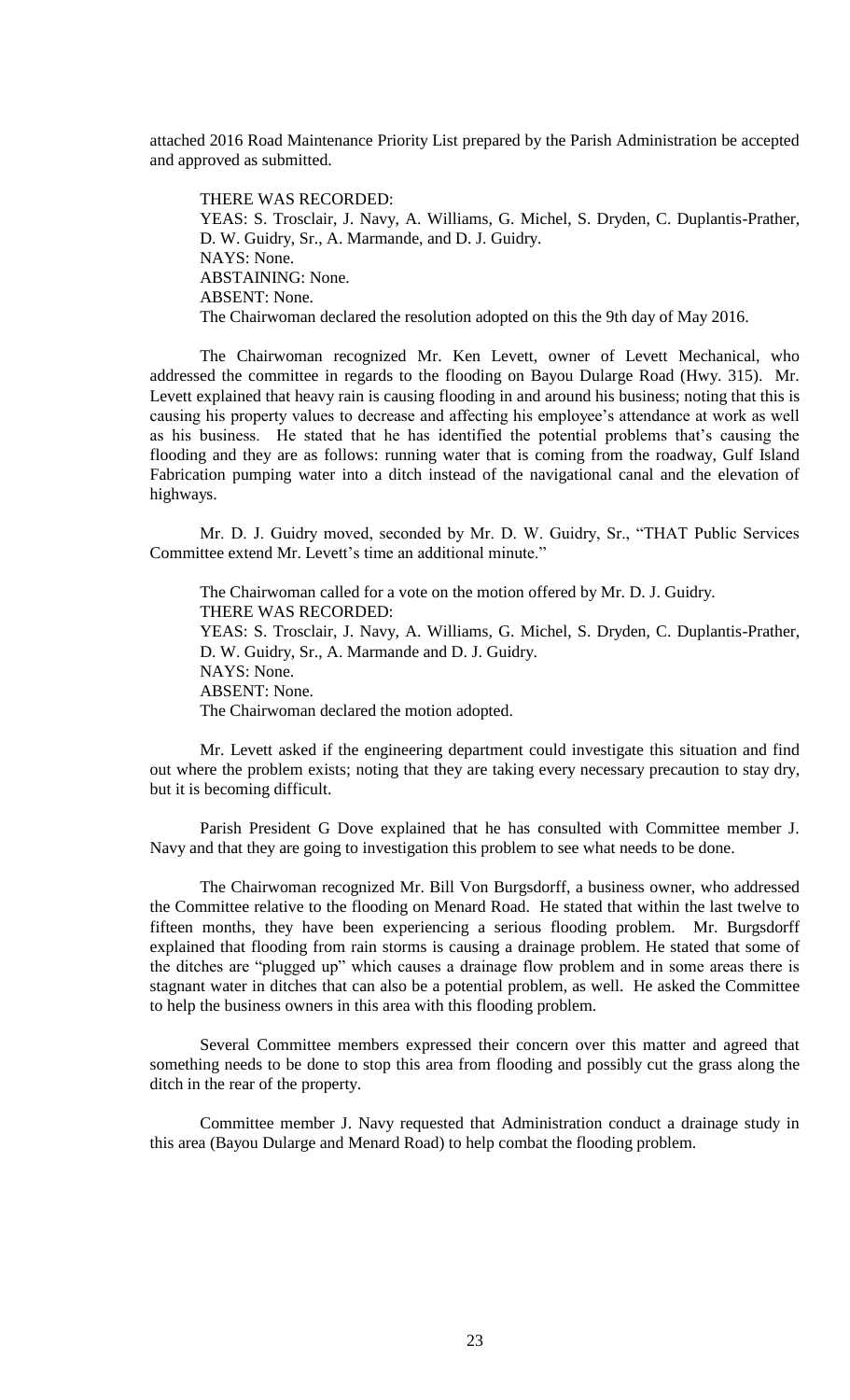## RESOLUTION NO. 16-220

A resolution authorizing the execution of Change Order No. 1 for the Construction Agreement for Parish Project No. 08-CR-29; Falgout Canal Freshwater Enhancement Project, Terrebonne Parish, Louisiana.

WHEREAS, the Terrebonne Parish Consolidated Government entered into a contract dated March 14, 2016, with Hemphill Construction Company, Inc., for the Falgout Canal Freshwater Enhancement, Parish Project No. 08-CR-29, Terrebonne Parish, Louisiana, and

WHEREAS, this change order is required to cover costs associated with pre-construction field surveys which are required for permit compliance, and

WHEREAS, this change order will increase the contract by \$21,577.00 with no increase in contract time, and

WHEREAS, this Change Order No. 1 has been recommended by the ENGINEER for this project, T. Baker Smith, LLC, Inc.

NOW, THEREFORE BE IT RESOLVED that the Terrebonne Parish Council, on behalf of the Terrebonne Parish Consolidated Government, does hereby approve and authorize the execution by Terrebonne Parish President Gordon E. Dove of Change Order No. 1 to the construction agreement with Hemphill Construction Company, Inc., for an increase of Twenty-One Thousand Five Hundred Seventy-Seven Dollars and Zero Cents (\$21,577.00) with no increase in contract time, and

BE IT FURTHER RESOLVED that a certified copy of the resolution be forwarded to the Engineer, T. Baker Smith, LLC, Inc.

### THERE WAS RECORDED:

YEAS: S. Trosclair, J. Navy, A. Williams, G. Michel, S. Dryden, C. Duplantis-Prather, D. W. Guidry, Sr., A. Marmande, and D. J. Guidry. NAYS: None. ABSTAINING: None. ABSENT: None. The Chairwoman declared the resolution adopted on this the 9th day of May 2016.

Upon questioning, Public Works Director M. C. Toups, explained that he, Public Works Operations Superintendent Perry Blanchard, Gravity Drainage Superintendent Rory Sons, Forced Drainage Superintendent Carl Ledet and a compliance officer visited 160 Godchaux Drive because the owners of the property are requesting to construct a structure (shed) 5 feet into the parish's servitude. Mr. Toups stated that because of the way the legislation is written, he cannot issue a Notice of No Objection; and noted that he doesn't see that a drainage problem will exist with the construction of this shed. He requested the Committee to grant a hardship variance wavier with a whole harmless agreement enclosed to allow Mr. Duplantis to finish the construction of his shed.

Discussion ensued with several committee members expressing their concerns with allowing this variance; thus stating that in the past, the Council denied variances that allowed structures to be built on the parish's servitude; and noted that this is a new subdivision and that some form of a policy needs to be established to prevent this from happening in the future and/or whether or not this situation requires a hardship variance.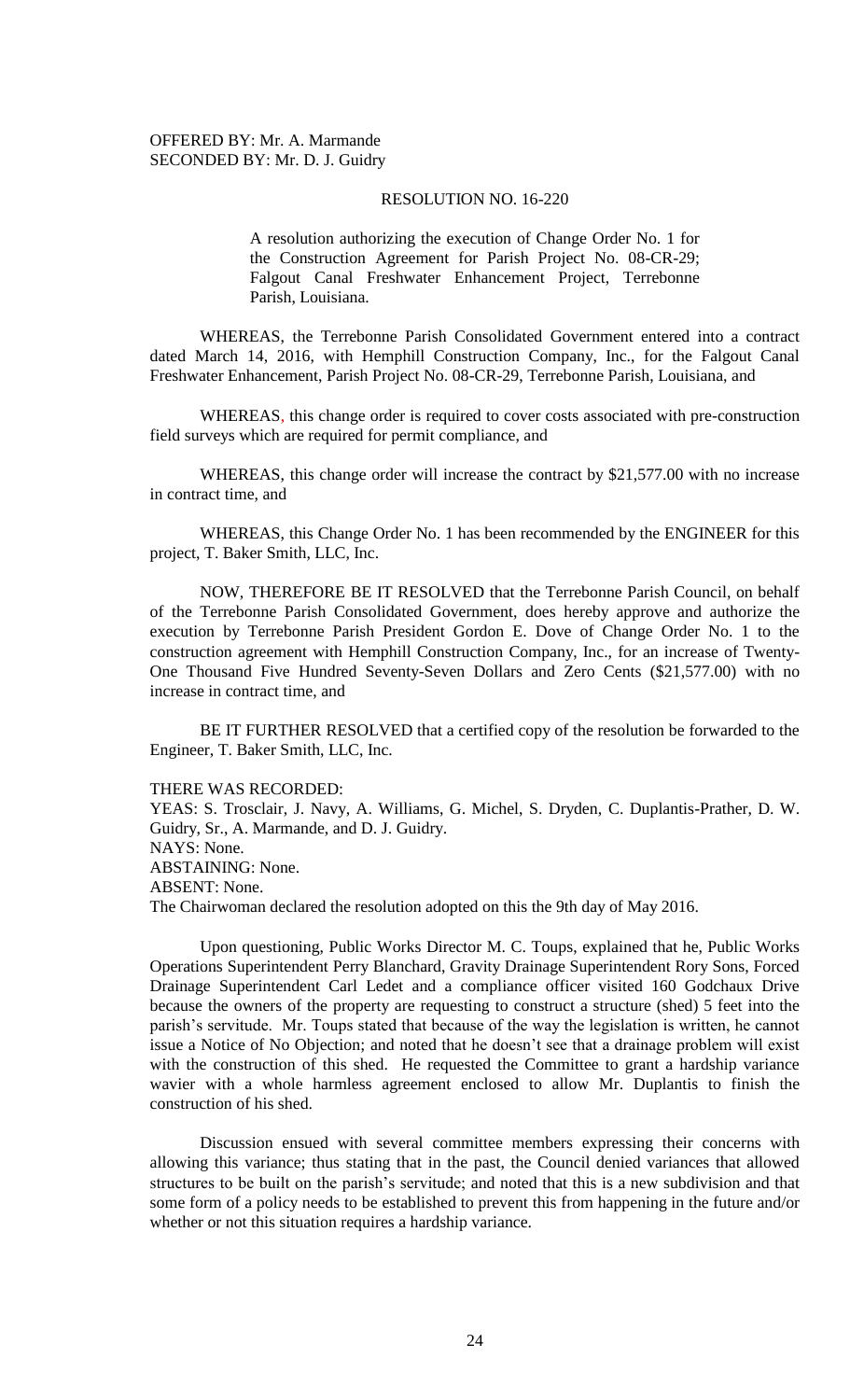Upon questioning, Parish Manager A. Levron, explained that the policy that the last sitting Council instituted directed Administration on how to proceed with variances of this matter; and noted that the policy terms are only valid to the terms of the "sitting" Council. Currently, Administration, along with the Legal Department, is working on a policy to determine what the criteria would allow a hardship variance. He explained that the Public Works Director is currently running into a situation that needs to be taken care of and needs approval from the Council to proceed.

Upon questioning, Planning and Zoning Director C. Pulaski, explained that a permit was issued, but the site plans did not mention the servitude and that this occurs sometimes.

Mr. Mark Duplantis, owner of the property located at 160 Godchaux Drive, explained that he was unaware of the 95 feet servitude and stated that he was not intentionally trying to build over the parish's servitude. He explained that it would be expensive to tear up the foundation and all of the other amenities that goes along with this and that it would be easier to sign the whole harmless agreement. Mr. Duplantis explained that he understands the risks associated with signing the agreement, but feels that this is the better option at this time.

Mr. D. J. Guidry moved, seconded by Mr. J. Navy, "THAT, the Public Services Committee defer the approval of the variance located at 160 Godchaux Drive for thirty days until the Planning Department, Administration and the Legal Department can draft a unified ordinance detailing parish servitudes and variance restrictions." *\*(MOTION ADOPTED AFTER DISCUSSION)*

Discussion continued with several committee members expressing their concerns with granting a variance on the Parish's servitude; that every scenario is different; and that creating a new system moving forward is necessary.

Mr. D. W. Guidry, Sr., *offered a substitute motion*, seconded by Mr. A. Marmande, "THAT the Public Services Committee grant a hardship variance for the construction of a structure (shed) located at 106 Godchaux Drive." \*\**(MOTION PULLED AFTER SECOND WITHDRAWN)*

Upon questioning, Parish Attorney J. Hebert explained that the surveyor described all of the dimensions on the plot and noted that it is a common practice to reference servitudes on the plots. Mr. Hebert suggested that a professional engineering firm be consulted and a global variance be performed in the entire neighborhood.

Engineering Capital Projects Administrator Ms. Jeanne Bray explained that they have reduced the size of a parish's servitude in the past and a hardship variance was granted.

\*\* Mr. A. Marmande withdrew the second to the substitute motion and therefore the substitute motion was withdrawn since no one seconded it.

Discussion continued and Committee member A. Williams called for the question at 7:30 p.m. to tabled the discussion.

\*The Chairwoman called for a vote on the motion offered by Mr. D. J Guidry. THERE WAS RECORDED: YEAS: S. Trosclair, J. Navy, A. Williams, G. Michel, S. Dryden, C. Duplantis-Prather, D. W. Guidry, Sr., A. Marmande and D. J. Guidry. NAYS: None. ABSENT: None. The Chairwoman declared the motion adopted.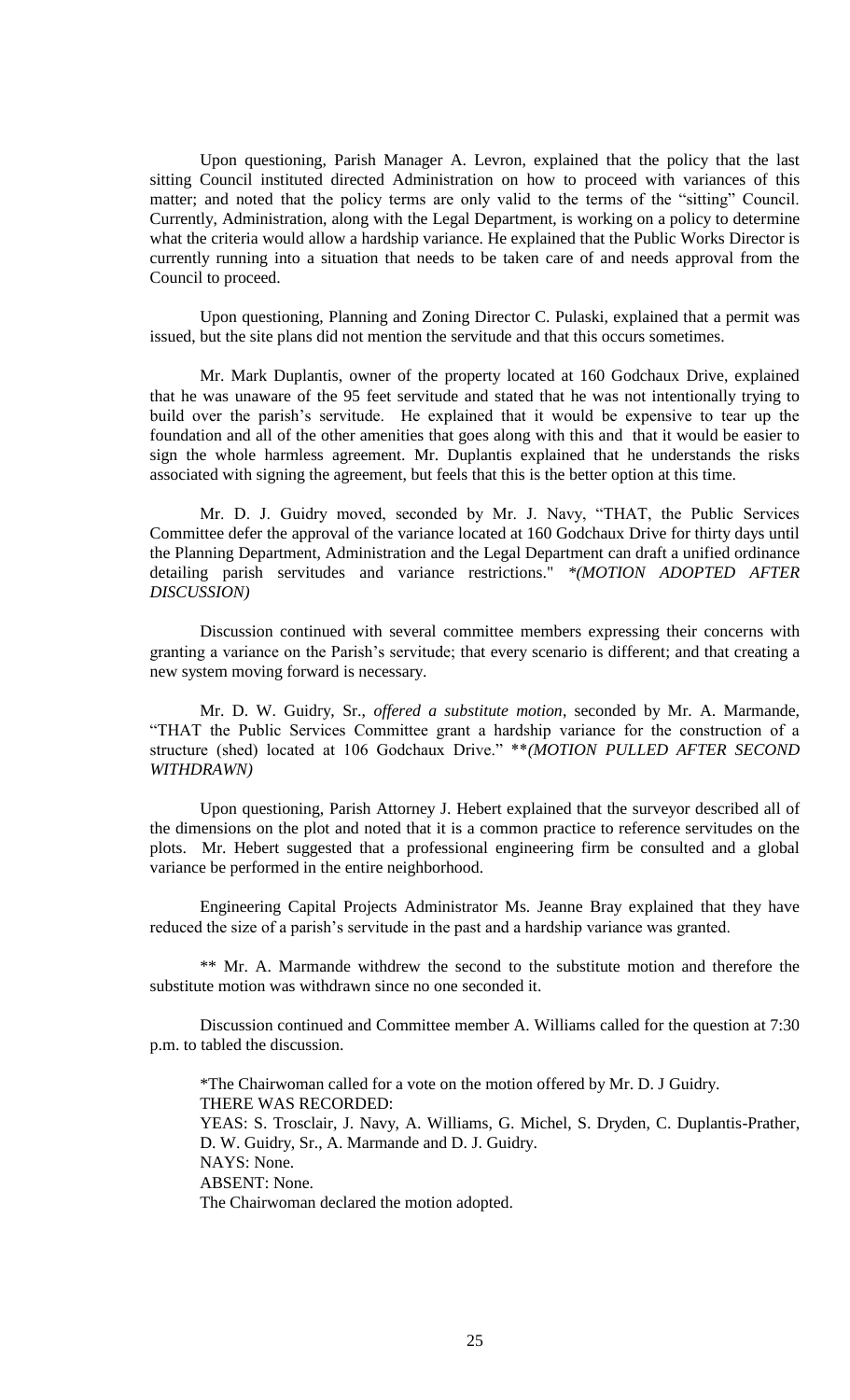## RESOLUTION NO. 16-221

# A RESOLUTION PROVIDING APPROVAL OF AMENDMENT NO. 1 TO THE ENGINEERING AGREEMENT FOR PARISH PROJECT NO. 15-SEW-18, REMEDIATE THE SLUDGE DISPOSAL SITE AND OTHER IMPROVEMENTS AT THE SOUTH WASTEWATER TREATMENT PLANT, TERREBONNE PARISH, LOUISIANA.

WHEREAS, the Terrebonne Parish Consolidated Government did enter into an Engineering Agreement with GSE Associate, LLC dated July 23, 2015, Recordation Number 1485616, for the remediation of the sludge disposal site and other improvements, identified as Parish Project No. 15-SEW-18, and

WHEREAS, the Engineering Agreement between Owner and Engineer provides for certain limitations for Additional Services, and

WHEREAS, the engineer has informed the owner of the additional scope of work related to topo services, and

WHEREAS, Amendment No. 1 proposes to increase the fees to include this addition to the scope of the project, and

WHEREAS, the Terrebonne Parish Consolidated Government is desirous of having these services continued so that there is a need additional funds to be added to the contract, and

WHEREAS, an amendment to the Engineering Agreement is required to provide these services to continue with the task of the project, and

WHEREAS, this above work will increase the additional services by \$8,000.00.

NOW THEREFORE BE IT RESOLVED, by the Terrebonne Parish Council (Public Services Committee), on behalf of the Terrebonne Parish Consolidated Government, does hereby approve this Amendment No. 1 to the Engineering Agreement for an increase of \$8,000.00 and authorizes Parish President Gordon E. Dove to execute this Amendment No. 1 to the Engineering Agreement for the remediation of the sludge disposal site and other improvements at the South Wastewater Treatment Plant, Parish Project No. 15-SEW-18, with Greenpoint Engineering, LLC.

THERE WAS RECORDED:

YEAS: S. Trosclair, J. Navy, A. Williams, G. Michel, S. Dryden, C. Duplantis-Prather, D. W. Guidry, Sr., A. Marmande, and D. J. Guidry. NAYS: None. ABSTAINING: None. ABSENT: None. The Chairwoman declared the resolution adopted on this the 9th day of May 2016.

Mr. G. Michel moved, seconded by Mr. D. W. Guidry, Sr., "THAT, the Public Services Committee introduce an ordinance that will establish a '3-Way Stop' at the intersection of Ellender St. and Saadi St. and call a public hearing on Wednesday, May 25, 2016 at 6:30 p.m."

The Chairwoman called for a vote on the motion offered by Mr. G. Michel. THERE WAS RECORDED: YEAS: S. Trosclair, J. Navy, A. Williams, G. Michel, S. Dryden, C. Duplantis-Prather, D. W. Guidry, Sr., A. Marmande and D. J. Guidry.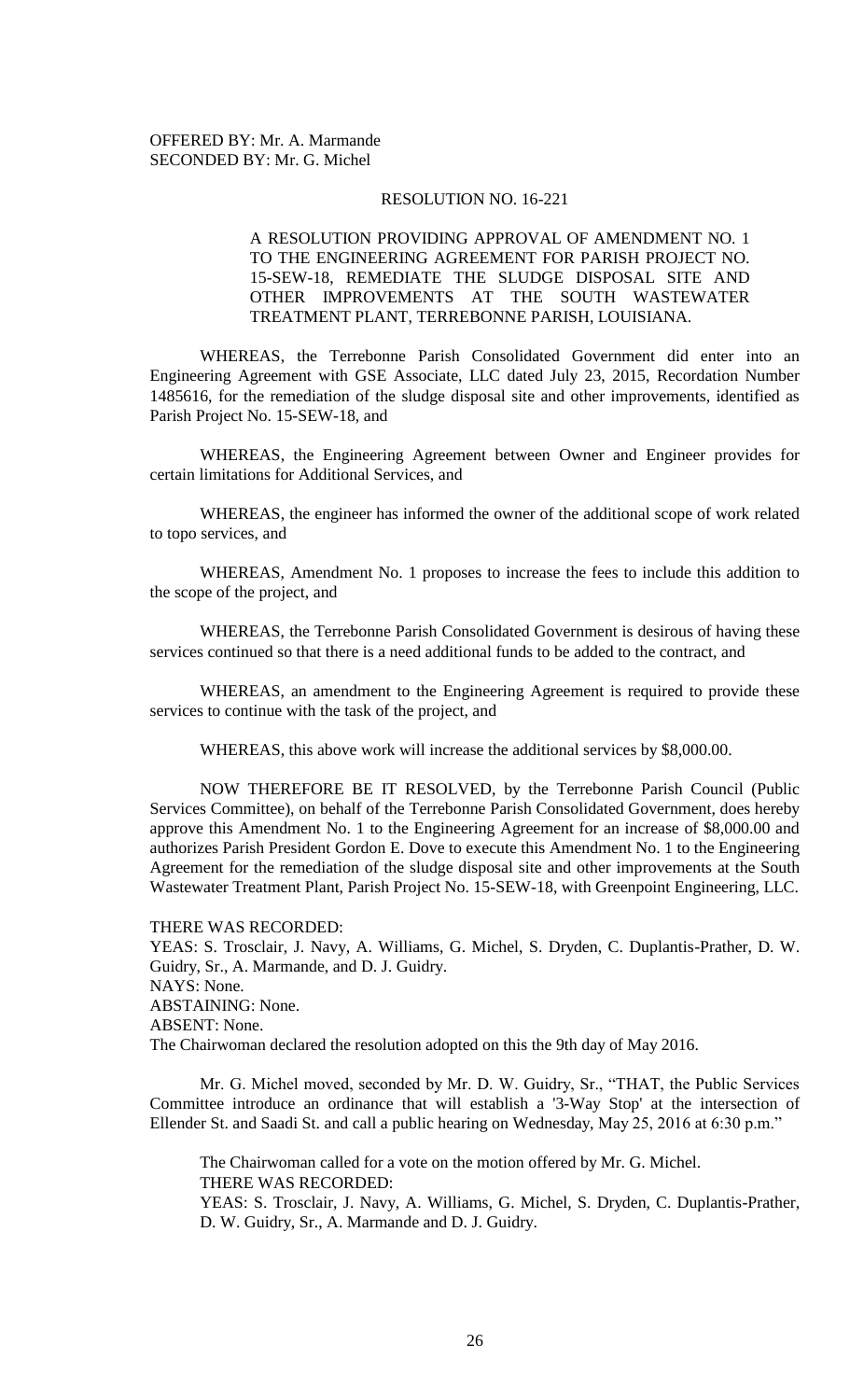NAYS: None. ABSENT: None. The Chairwoman declared the motion adopted.

Ms. A. Williams moved, seconded by Mr. G. Michel, "THAT, the Public Services Committee introduce an ordinance that will establish a '3-Way Stop' at the intersection of Ellender St. and Beatrice St. and call a public hearing on Wednesday, May 25, 2016 at 6:30 p.m."

The Chairwoman called for a vote on the motion offered by Ms. A. Williams. THERE WAS RECORDED: YEAS: S. Trosclair, J. Navy, A. Williams, G. Michel, S. Dryden, C. Duplantis-Prather, D. W. Guidry, Sr., A. Marmande and D. J. Guidry. NAYS: None. ABSENT: None. The Chairwoman declared the motion adopted.

Mr. A. Marmande moved, seconded by Mr. G. Michel, "THAT, the Public Services Committee introduce an ordinance amending the Parish Code of Terrebonne Parish, Chapter 18, Motor Vehicles and Traffic, Article IV. Operation of Vehicles, Division 2. Parish, Section 18-87. Four-Way Stop Intersections, to establish a '4-Way Stop' at the intersection of Mahler Street and Buron Street; to authorize the installation of the required signs; to address other matters relative thereto and call a public hearing on Wednesday, May 25, 2016 at 6:30 p.m."

The Chairwoman called for a vote on the motion offered by Mr. A. Marmande. THERE WAS RECORDED: YEAS: S. Trosclair, J. Navy, A. Williams, G. Michel, S. Dryden, C. Duplantis-Prather, D. W. Guidry, Sr., A. Marmande and D. J. Guidry. NAYS: None. ABSENT: None. The Chairwoman declared the motion adopted.

Mr. D. W. Guidry, Sr. moved, seconded by Mr. A. Marmande, "THAT, the Public Services Committee add on to the agenda the matter relative to a resolution declaring the necessity for emergency action pursuant to the authority set forth in LSA R.S. 2212 (P) to address repairs to the Dulac Pontoon Bridge which requires immediate action to correct."

The Chairwoman called for comments from the public on the aforementioned add on; there were none.

The Chairwoman called for a vote on the motion offered by Mr. D. W. Guidry, Sr. THERE WAS RECORDED: YEAS: S. Trosclair, J. Navy, A. Williams, G. Michel, S. Dryden, C. Duplantis-Prather, D. W. Guidry, Sr., A. Marmande and D. J. Guidry. NAYS: None. ABSENT: None. The Chairwoman declared the motion adopted.

OFFERED BY: Mr. D. W. Guidry SECONDED BY: Mr. A. Marmande

## RESOLUTION NO. 16-222

A resolution declaring the necessity for emergency action pursuant to the authority set forth in LA R.S. 38:2212(P) to address repairs to the Dulac Pontoon Bridge which require immediate action to correct.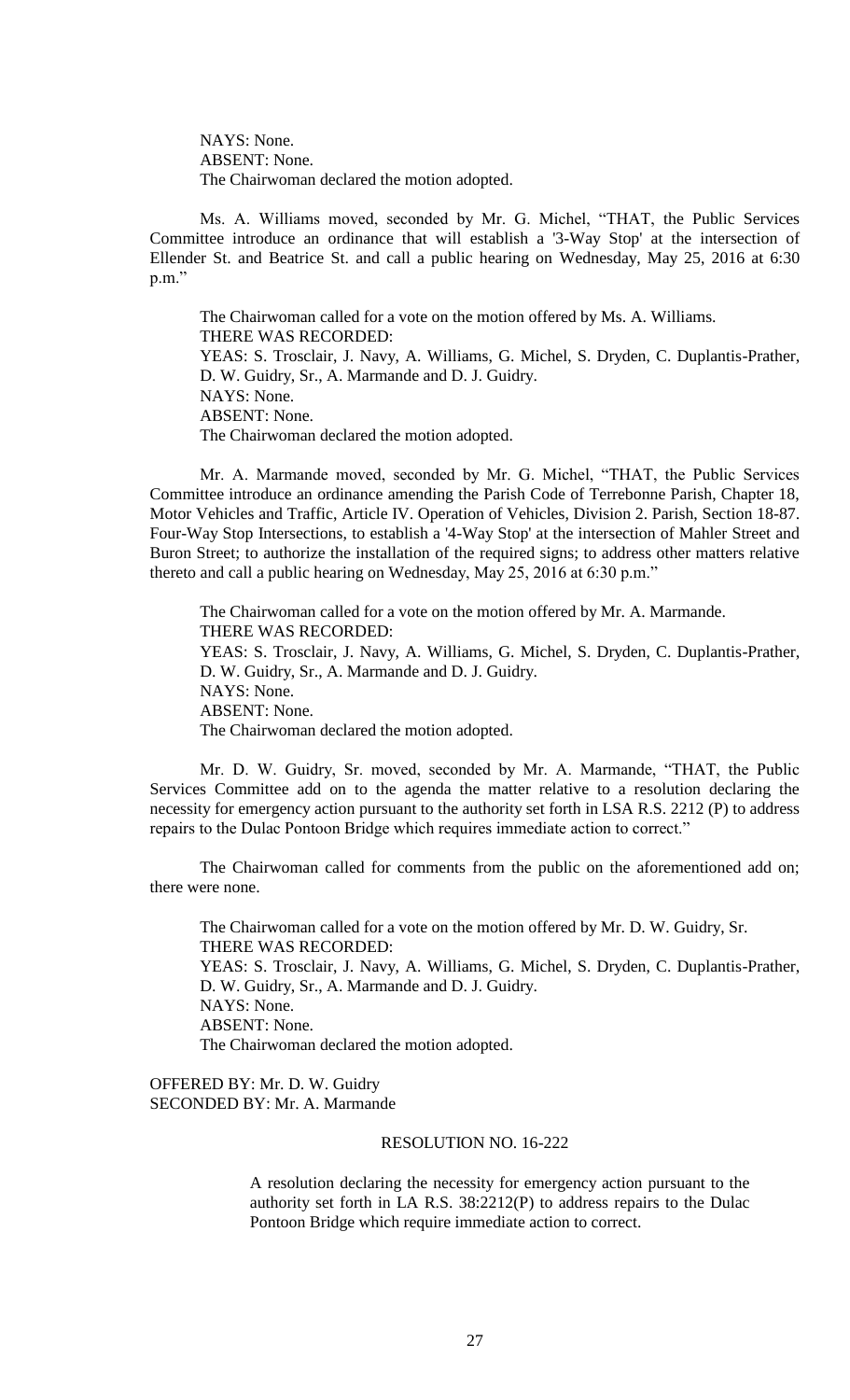WHEREAS, the Dulac Pontoon Bridge's North West Fendering System was recently damaged as a result of the collision of the Lift Boat QUICKIE STAR 19, which was being towed by the vessel M/V CARLY MICHELLE, and it presents a serious safety hazard to all persons crossing the bridge in cars or trucks if not repaired to its original state , and

WHEREAS, the Department of Public Works requested immediate assistance from Norris and Boudreaux, Inc., a Parish contractor to remove broken pilings and timbers that were obstructing marine traffic, and

WHEREAS, the fendering system, in its present condition has left an approximately 40' vulnerable opening that could pose serious damage to the pontoon bridge itself and to person(s) traveling in the numerous cars and trucks crossing this bridge on a daily basis, and

NOW, THEREFORE BE IT RESOLVED that the Terrebonne Parish Council (Public Services Committee), on behalf of the Terrebonne Parish Consolidated Government, does hereby declare the repairs to the Dulac Pontoon Bridge's North West Fendering System as an emergency; and

BE IT FURTHER RESOLVED that Mr. Gordon Dove, Parish President, be authorized to take whatever action is necessary and to sign on behalf of the Terrebonne Parish Consolidated Government any contracts and / or amendments necessary to complete the emergency actions needed to repair the Dulac Pontoon Bridge's North West Fendering System and hire an independent Professional Engineering (PE) firm to supervise the repairs to assure that the work is done properly and that the fendering system is returned to its original condition.

NOW THEREFORE BE IT FURTHER RESOLVED that the Council Clerk is hereby authorized and directed to publish all notices required pursuant to LA RS 38: 2212(P).

BE IT FURTHER RESOLVED that all provisions of this resolution be contingent upon the approval of the Parish Legal Department.

#### THERE WAS RECORDED:

YEAS: S. Trosclair, J. Navy, A. Williams, G. Michel, S. Dryden, C. Duplantis-Prather, D. W. Guidry, Sr., A. Marmande, and D. J. Guidry. NAYS: None.

ABSTAINING: None.

ABSENT: None.

The Chairwoman declared the resolution adopted on this the 9th day of May 2016.

Ms. A. Williams moved, seconded by Mr. G. Michel, "THAT, there being no further business to come before the Public Services Committee, the meeting be adjourned."

The Chairwoman called for the vote on the motion offered by Ms. A. Williams. THERE WAS RECORDED: YEAS: S. Trosclair, J. Navy, A. Williams, G. Michel, S. Dryden, C. Duplantis-Prather, D. W. Guidry, Sr., A. Marmande and D. J. Guidry. NAYS: None. ABSENT: None. The Chairwoman declared the motion adopted and the meeting was adjourned at 7:37 p.m.

Christa Duplantis-Prather, Chairwoman

Tammy E. Triggs, Minute Clerk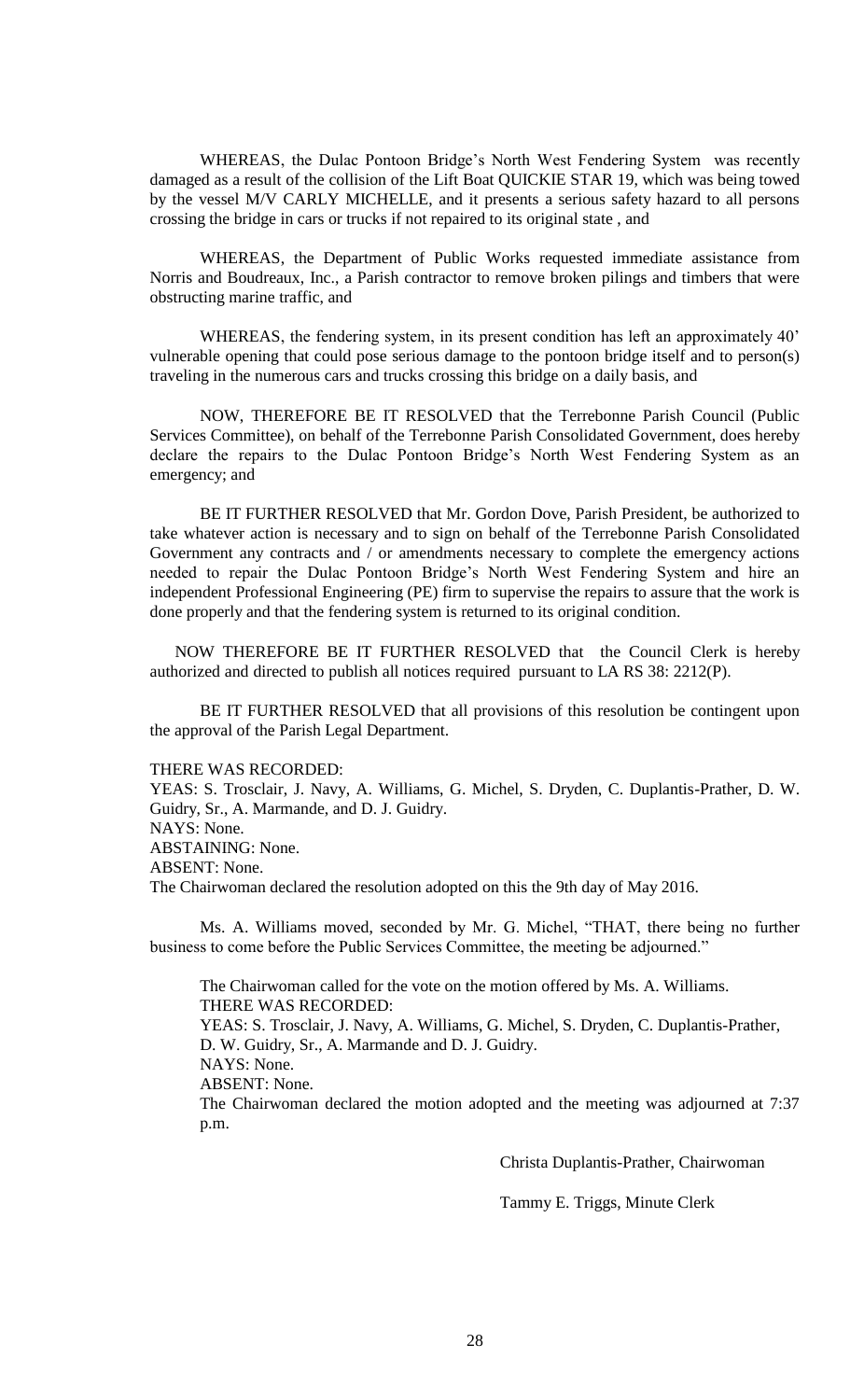Ms. C. Duplantis-Prather moved, seconded by Mr. D. W. Guidry Sr., "THAT, the Council accept and ratify the minutes of the Public Services Committee meeting held on 05/09/16."

The Chairman called for a vote on the motion offered by Ms. C. Duplantis-Prather. THERE WAS RECORDED: YEAS: S. Trosclair, J. Navy, A. Williams, G. Michel, S. Dryden, C. Duplantis-Prather, D. W. Guidry Sr., A. Marmande and D. J. Guidry. NAYS: None. ABSENT: None. The Chairman declared the motion adopted.

The Chairman called for a report on the Community Development and Planning Committee meeting held on 05/09/16, whereupon the Committee Chairman noting ratification of minutes calls a public hearing on May 25, 2016 at 6:30 p.m., rendered the following:

#### COMMUNITY DEVELOPMENT & PLANNING COMMITTEE

### MAY 9, 2016

The Chairman, Dirk Guidry, called the Community Development & Planning Committee meeting to order at 7:43 p. m. in the Terrebonne Parish Council Meeting Room with an Invocation offered by Committee member J. Navy and the Pledge of Allegiance by Committee member S. Dryden. Upon roll call, Committee Members recorded as present were: S. Trosclair, J. Navy, G. Michel, S. Dryden, C. Duplantis-Prather D. W. Guidry, Sr., A. Marmande and D. J. Guidry. Committee member A. Williams was recorded as absent. A quorum was declared present.

OFFERED BY: Mr. G. Michel SECONDED BY: Mr. S. Trosclair

## RESOLUTION NO. 16-223

# A RESOLUTION OBLIGATING THE NECESSARY FUNDING UNDER THE TERREBONNE PARISH FLOOD HMGP/ HURRICANE GUSTAV ADDITIONAL FUNDS, PROJECT NO 1786-109-0006 TO COMPLETE THE STRUCTURE ELEVATION OF 508 FUNDERBURK.

WHEREAS, the Terrebonne Parish Consolidated Government has been formally notified by FEMA and the State that the Hurricane Gustav additional funds Flood Hazard Mitigation Grant Program (HMGP), Project No. 1786-109-0006, can proceed with the mitigation of the following property:

ADDRESS: 508 FUNDERBURK HOUMA, LA 70364

# OWNED BY: DONN & LYDIA PICKERING;

WHEREAS, under the administrative guidance of Solutient, the required "Elevation Packet" has been prepared and executed for the property owner recommending elevation through the HMGP program.

NOW, THEREFORE, BE IT RESOLVED, by the Terrebonne Parish Council that the necessary funding under Project No. 1786-109-0006 be hereby obligated to mitigate the property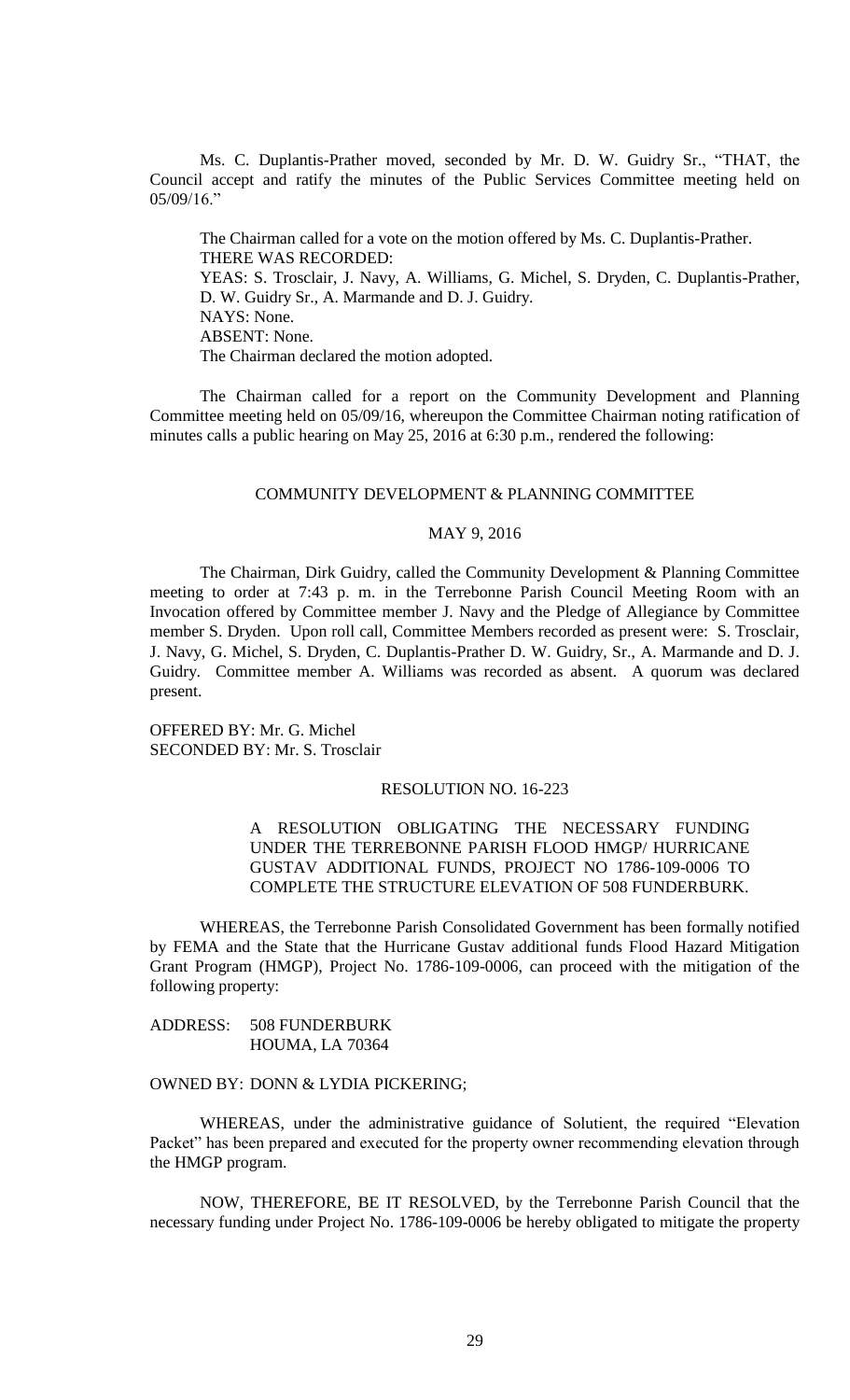above.

THERE WAS RECORDED: YEAS: S. Trosclair, J. Navy, G. Michel, S. Dryden, C. Duplantis-Prather, D. W. Guidry, Sr., A. Marmande, and D. J. Guidry. NAYS: None. ABSTAINING: None. ABSENT: A. Williams. The Chairman declared the resolution adopted on this the 9th day of May 2016.

Mr. J. Navy moved, seconded by Mr. G. Michel, "THAT, the Community Development and Planning Committee introduce an ordinance to grant a variance from the present City/Parish Code and dedicating and accepting the maintenance/operation of the street, drainage servitude and street servitude for De Fraities Drive; energize and accept the street lights; incorporate the said street into the Enhanced 911 Emergency Response System; informing the program agencies of the street name and to authorize the installation of the appropriate street signs; and to address other matters relative thereto and call a public hearing on Wednesday, May 25, 2016 at 6:30 p.m."

The Chairman called for a vote on the motion offered by Mr. J. Navy. THERE WAS RECORDED: YEAS: S. Trosclair, J. Navy, G. Michel, S. Dryden, C. Duplantis-Prather, D. W. Guidry, Sr., A. Marmande and D. J. Guidry. NAYS: None. ABSENT: A. Williams. The Chairman declared the motion adopted.

Mr. S. Trosclair moved, seconded by Ms. C. Duplantis-Prather , "THAT, there being no further business to come before the Community Development & Planning Committee, the meeting be adjourned."

The Chairman called for the vote on the motion offered by Mr. S. Trosclair. THERE WAS RECORDED: YEAS: S. Trosclair, J. Navy, G. Michel, S. Dryden, C. Duplantis-Prather, D. W. Guidry, Sr., A. Marmande and D. J. Guidry.

NAYS: None.

ABSENT: A. Williams.

The Chairman declared the motion adopted and the meeting was adjourned at 7:43 p. m.

Dirk J. Guidry, Chairman

Tammy E. Triggs, Minute Clerk

Mr. D. J. Guidry moved, seconded by Mr. S. Trosclair, "THAT, the Council accept and ratify the minutes of the Community Development and Planning Committee meeting held on 05/09/16."

The Chairman called for a vote on the motion offered by Mr. D. J. Guidry. THERE WAS RECORDED: YEAS: S. Trosclair, J. Navy, A. Williams, G. Michel, S. Dryden, C. Duplantis-Prather, D. W. Guidry Sr., A. Marmande and D. J. Guidry. NAYS: None. ABSENT: None. The Chairman declared the motion adopted.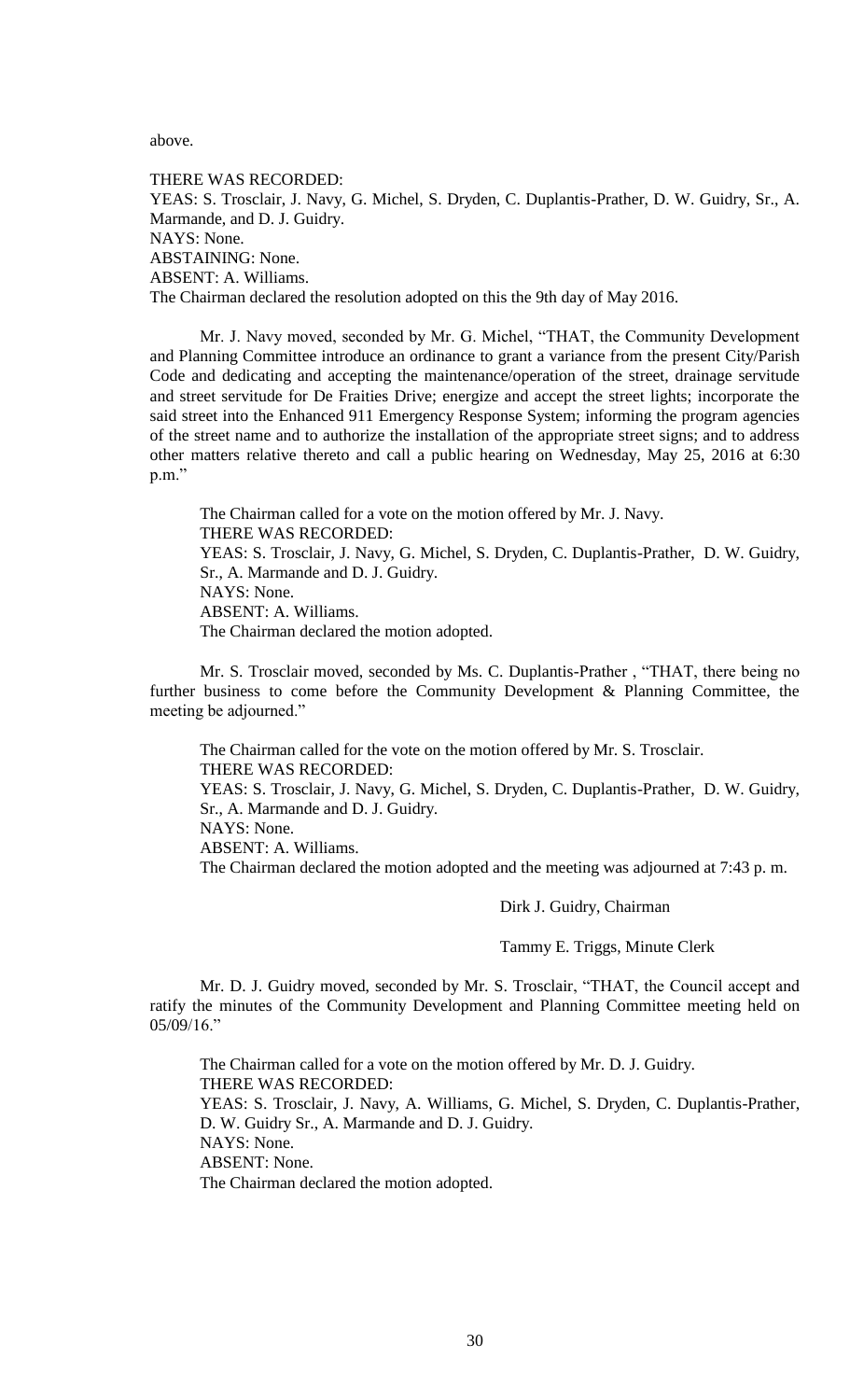Ms. A. Williams and Ms. C. Duplantis-Prather moved, seconded by Mr. S. Trosclair, "THAT, the Council approve the following street light list:

REPOSITION EXISTING 400 W HPS STREET LIGHT TOWARDS HIGHWAY AT 4317 HIGHWAY 24 IN BOURG (BOURG FIRE STATION); **LA. DOTD PERMIT IS REQUIRED BEFORE SENDING TO ENTERGY**; ONCE LIGHT IS TURNING TOWARDS HIGHWAY, RLD #6 WILL BE ABLE TO ASSUME RESPONSIBILITY FROM THE FIRE DEPT. OF THE MONTHY SERVICE FEE; ENTERGY; DISTRICT 9 STEVE TROSCLAIR

INCREASE THE STREET LIGHT WATTAGE OF ELEVEN LIGHTS ALONG SWAN AVENUE; RLD #3-A; ENTERGY; DISTRICT 1; JOHN NAVY."

The Chairman called for a vote on the motion offered by Ms. A. Williams and Ms. C. Duplantis-Prather. THERE WAS RECORDED: YEAS: S. Trosclair, J. Navy, A. Williams, G. Michel, S. Dryden, C. Duplantis-Prather, D. W. Guidry Sr., A. Marmande and D. J. Guidry. NAYS: None. ABSENT: None. The Chairman declared the motion adopted.

Ms. C. Duplantis-Prather moved, seconded by Ms. A. Williams, "THAT, the Council approve the attendance to the Police Jury Association of Louisiana, Region 4 meeting, August 22, 2016 in Minden, La, per the current Travel Policy."

The Chairman called for a vote on the motion offered by Ms. C. Duplantis-Prather. THERE WAS RECORDED: YEAS: S. Trosclair, J. Navy, A. Williams, G. Michel, S. Dryden, C. Duplantis-Prather, D. W. Guidry Sr., A. Marmande and D. J. Guidry. NAYS: None. ABSENT: None. The Chairman declared the motion adopted.

Ms. C. Duplantis-Prather moved, seconded by Mr. S. Trosclair, "THAT, the Council hold nominations open for the one vacancy, due to a resignation on the Recreation District No. 3A Board until the next Council meeting."

The Chairman called for a vote on the motion offered by Ms. C. Duplantis-Prather. THERE WAS RECORDED: YEAS: S. Trosclair, J. Navy, A. Williams, G. Michel, S. Dryden, C. Duplantis-Prather, D. W. Guidry Sr., A. Marmande and D. J. Guidry. NAYS: None. ABSENT: None. The Chairman declared the motion adopted.

Mr. D. J. Guidry moved, seconded by Mr. A. Marmande, "THAT, the Council hold nominations open for the one vacancy, due to a resignation on the Terrebonne Parish Children & Youth Planning Board until the next Council meeting."

The Chairman called for a vote on the motion offered by Mr. D. J. Guidry. THERE WAS RECORDED: YEAS: S. Trosclair, J. Navy, A. Williams, G. Michel, S. Dryden, C. Duplantis-Prather, D. W. Guidry Sr., A. Marmande and D. J. Guidry. NAYS: None. ABSENT: None. The Chairman declared the motion adopted.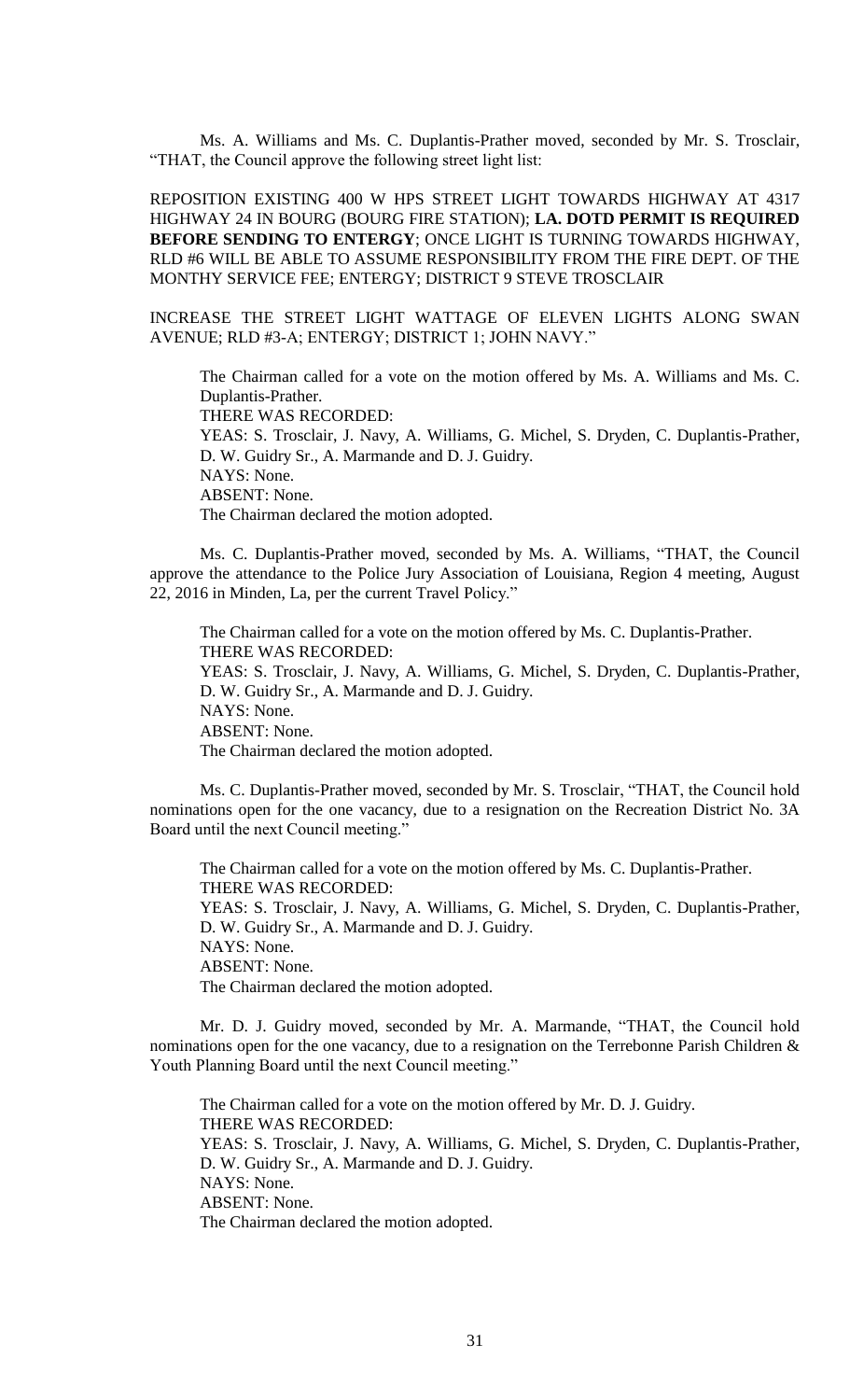The Chairman announced the following vacancies, which he noted will be handled as per usual procedure:

- Terrebonne ARC: Three expiring terms on 5/31/16. One representing the NAACP, the Terrebonne ARC Membership and the Chamber of Commerce.
- Waterworks District No. 1 Board: Three terms in Council Districts 1, 2 & 4 expiring on 6/24/16.
- Recreation District No. 9 Board: One term expiring on  $6/8/16$ .

At this time in the proceedings  $(7.13 \text{ p.m.})$  the Chairman relinquished his seat to Vice-Chairman D.J. Guidry.

Councilman J. Navy explained that the Parish owns three types of properties that costs to maintain and stated that over the last three years the parish has successfully gotten rid of over half a million dollars worth of property. Mr. Navy stated that with the downturn in the oilfield and hiring freeze, this is an ideal time to sell these properties to save and bring money into the General Fund.

Purchasing Manager Angela Guidry explained that they are preparing a list of Parish owned property that can be sold and once completed the Council will be able to view said list to assist with determining a disposition plan. Ms. Guidry stated that the properties along with movable items will be liquidated through a live auction through Central Auction House; and noted that registration is free and a link to the auction is on the parish website.

Mr. J. Navy moved, seconded by Mr. S. Trosclair, "THAT, the Council support Purchasing Manager Angela Guidry in continuing to develop a master list of Parish owned properties, to put a process in place and to proceed in expediting the sale of unused Parish owned properties." **(\*Motion voted on after discussion.)**

Councilwoman C. Duplantis-Prather and Councilman D. W. Guidry expressed their support of Councilman Navy and Ms. Angela Guidry's proposal; and also suggested that the Council investigate properties that the Parish is currently leasing for storage and look into avenues where some could possibly be eliminated.

\*The Chairman called for a vote on the motion offered by Mr. J. Navy. THERE WAS RECORDED: YEAS: S. Trosclair, J. Navy, A. Williams, G. Michel, S. Dryden, C. Duplantis-Prather, D. W. Guidry Sr., A. Marmande and D. J. Guidry. NAYS: None. ABSENT: None. The Chairman declared the motion adopted.

Under Agenda Item 8A - Announcements, Council members

- Councilman S. Trosclair explained that Bourg Recreation does not have a baseball or football field and is currently using the Bourg school's field. Mr. Trosclair asked his fellow Council members for their support and ideas to assist the Bourg area in obtaining these recreational fields.
- Councilwoman C. Duplantis-Prather encouraged every pet owner to have their pets spayed or neutered to help control the pet population and asked that if a stray animal is found, please contact the Animal Shelter at (985) 873-6709.
- Councilwoman C. Duplantis-Prather explained that with the recent rain events, water is staying in the median, around the Oak trees, on New Orleans Blvd. which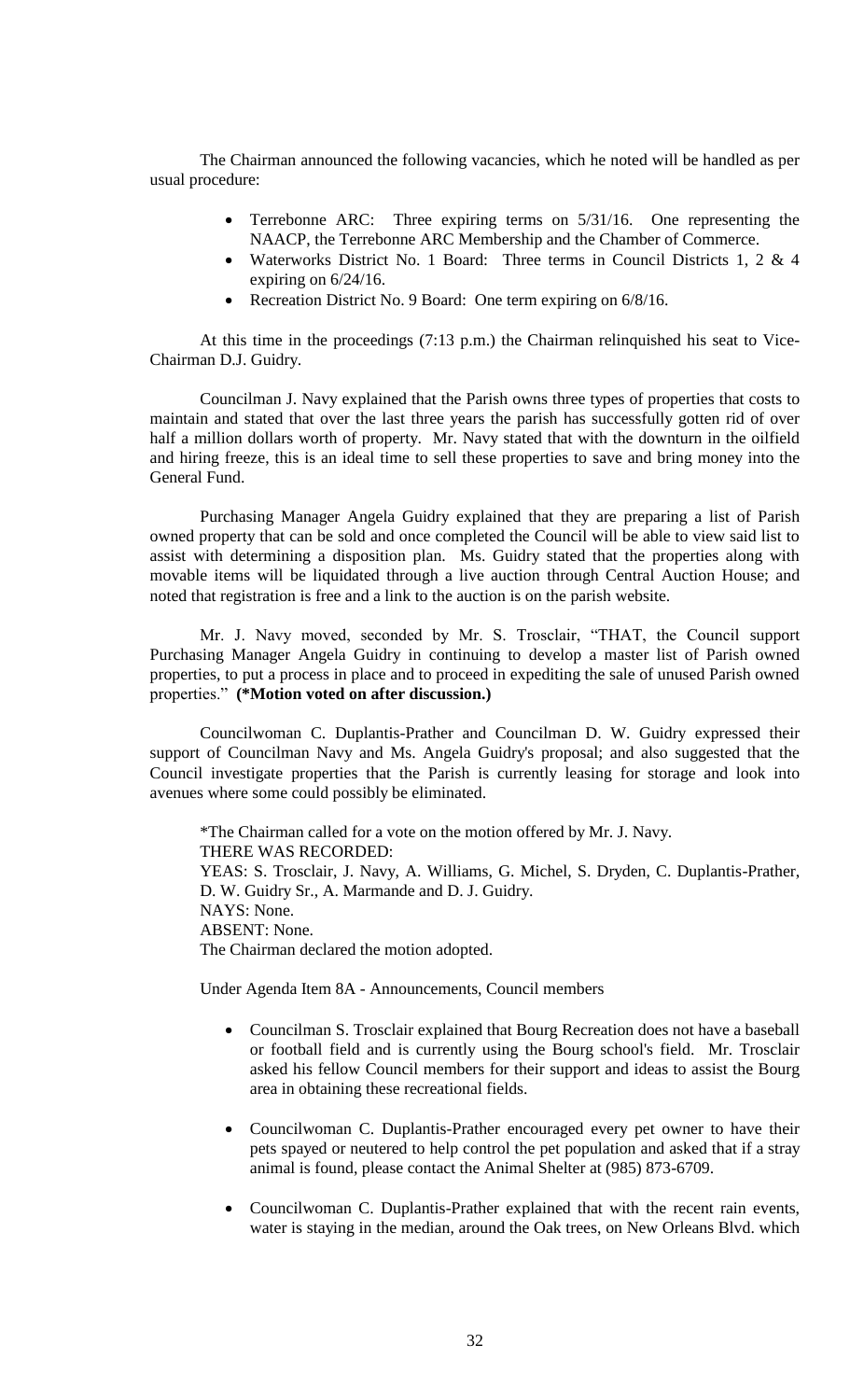raised concerned for the Oak trees and asked Planning and Zoning Director C. Pulaski to comment on said matter.

- Mr. Pulaski stated that this area is DOTD property, however he has spoken to and is working with LSU Ag Extension Agent and Tree Board member Bart Joffrion, Vegetation Superintendent David Luke and DOTD regarding this matter to insure the Parish and the longevity of the Oak Trees best interest are kept.
- Councilman A. Marmande sent his condolences to the late Mr. Joe Teuton Jr. and family; and expressed the many great things Mr. Teuton has done for him personally and for Terrebonne Parish.
- Councilman A. Marmande commended Public Works Director Mike Toups for the tremendous job he has done during the recent rain events.
- Councilman D. W. Guidry Sr. announced that Consolidated Waterworks will be adding a new main water line and warned customers that they may notice brown water over the next few weeks; and also thanked Mr. Mike Sobert and the Waterworks Board for informing everyone of this matter in advance.
- Councilman G. Michel asked everyone to keep long time School Board member Mr. L. P. Bordelon, who recently lost his wife, in their prayers.
- Councilman J. Navy commended Public Works Director Mike Toups for the outstanding job he is doing and for quickly addressing all matters.
- Councilman D. J. Guidry asked everyone to keep the late Peter Bourgeois Jr., who was a great public servant to Terrebonne Parish, in their prayers.

Under Agenda Item 8B - Announcements, Parish President

Vice Chairman D. J. Guidry stated that President Dove left the proceedings to attend a previously scheduled engagement.

Ms. C. Duplantis-Prather moved, seconded by Mr. S. Trosclair, "THAT, the Council approve the following Monthly Engineering Reports:

A. Milford & Associates, Inc.

B. T. Baker Smith, LLC

C. Providence/GSE Associates, LLC."

The Chairman called for a vote on the motion offered by Ms. C. Duplantis-Prather. THERE WAS RECORDED: YEAS: S. Trosclair, J. Navy, A. Williams, G. Michel, S. Dryden, C. Duplantis-Prather,

D. W. Guidry Sr., A. Marmande and D. J. Guidry. NAYS: None. ABSENT: None.

The Chairman declared the motion adopted.

Mr. S. Trosclair moved, seconded by Ms. C. Duplantis-Prather, "THAT, there being no further business to come before the Council the meeting be adjourned."

The Chairman called for a vote on the motion offered by Mr. S. Trosclair. THERE WAS RECORDED: YEAS: S. Trosclair, J. Navy, A. Williams, G. Michel, S. Dryden, C. Duplantis-Prather, D. W. Guidry Sr., A. Marmande and D. J. Guidry.